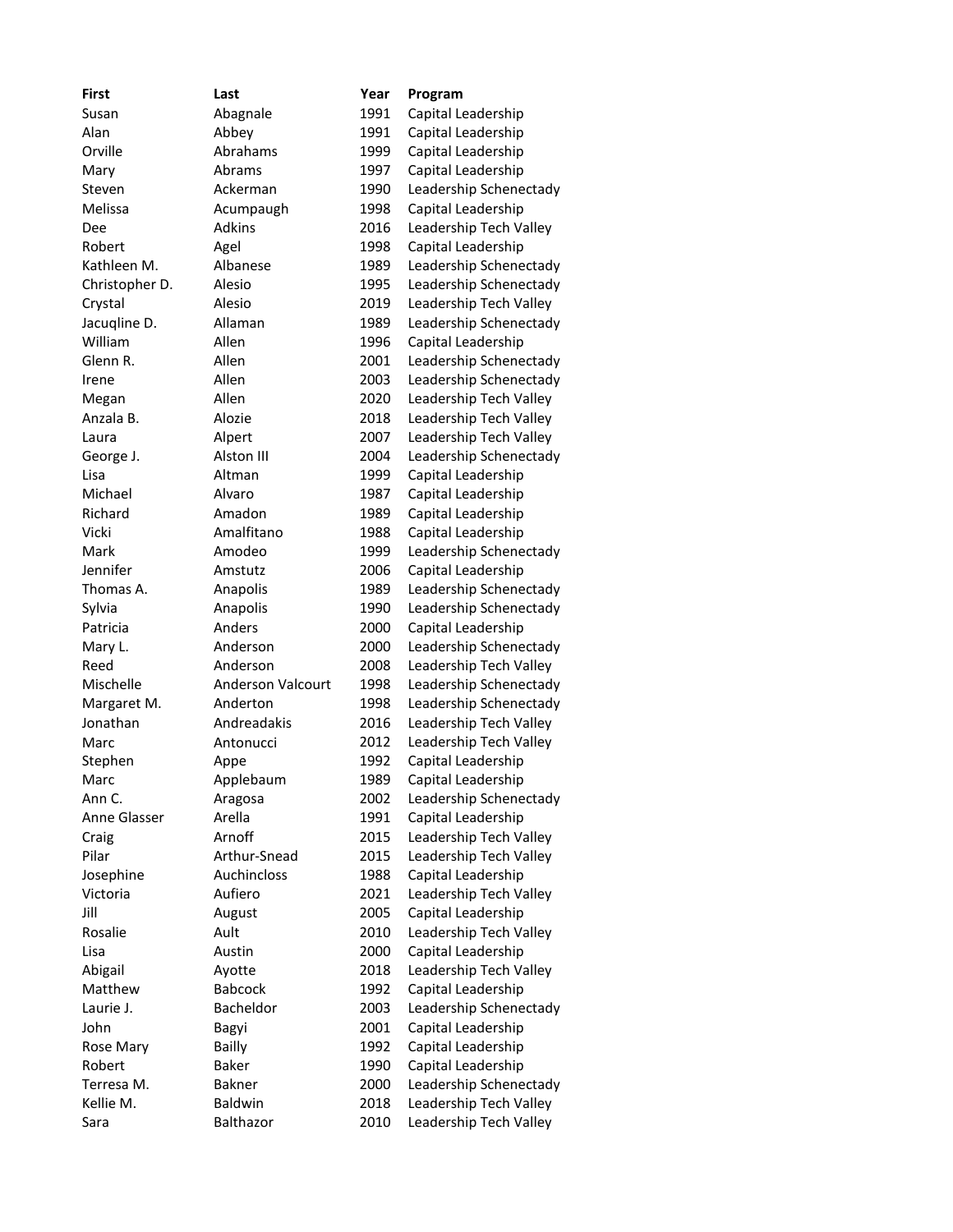| Jamie                    | <b>Barber</b>    | 2011 | Leadership Tech Valley |                                     |
|--------------------------|------------------|------|------------------------|-------------------------------------|
| Christina M.             | <b>Barber</b>    | 2018 | Leadership Tech Valley |                                     |
| Beth                     | <b>Barends</b>   | 2007 | Leadership Tech Valley |                                     |
| Shane                    | Bargy            | 2006 | Leadership Schenectady |                                     |
| <b>Brian</b>             | <b>Barker</b>    | 2006 | Capital Leadership     |                                     |
| Lenore                   | Barnard          | 1995 | Capital Leadership     |                                     |
| Judith                   | <b>Barnes</b>    | 1991 | Capital Leadership     |                                     |
| <b>Betty</b>             | <b>Barnette</b>  | 1992 | Capital Leadership     |                                     |
| Stacey                   | <b>Barrick</b>   | 2013 | Leadership Tech Valley |                                     |
| <b>Bob</b>               | Barrowman        | 2015 | Leadership Tech Valley |                                     |
| Mathew                   | Barry            | 2011 | Leadership Tech Valley |                                     |
| Stacey                   | <b>Barss</b>     | 2021 | Leadership Tech Valley |                                     |
| Pauline                  | Bartel           | 2004 | Capital Leadership     |                                     |
| Roberta                  | Bastow           | 2001 | Capital Leadership     |                                     |
| Debra Jane               | <b>Batcher</b>   | 1990 | Capital Leadership     |                                     |
| Maude                    | Baum             | 1994 | Capital Leadership     |                                     |
| Suzanne                  | <b>Beattie</b>   | 2011 | Leadership Tech Valley |                                     |
| Susan E.                 | Beaudoin         | 2004 | Leadership Schenectady |                                     |
| Jerilee                  | Beaudoin         | 2007 | Leadership Tech Valley |                                     |
| Jack                     | <b>Beckett</b>   | 1987 | Leadership Schenectady |                                     |
| Joanna M.                | Begg             | 1995 | Leadership Schenectady |                                     |
| Alison                   | Begor            | 2007 | Leadership Tech Valley |                                     |
| Heather                  | Behnke           | 2004 | Capital Leadership     |                                     |
| <b>Bruce</b>             | Bell             | 1995 | Capital Leadership     |                                     |
| M. Christian             | Bender           | 1997 | Capital Leadership     |                                     |
| Mary Jane                | Bendon-Couch     | 2014 | Leadership Tech Valley |                                     |
| Peter                    | Bennison         | 2003 | Leadership Schenectady |                                     |
| Lauren                   | Benz             | 2019 | Leadership Tech Valley |                                     |
| <b>Catherine Nichols</b> | Berman           | 1988 | Capital Leadership     |                                     |
| Lauren                   | Bernstein        | 1999 | Leadership Schenectady |                                     |
| Arielle                  | <b>Bernstein</b> | 2012 | Leadership Tech Valley |                                     |
| Dave                     | Bertrand         | 2000 | Leadership Schenectady |                                     |
| Beth                     | Beshaw           | 2001 | Capital Leadership     |                                     |
| C. Chauncey              | Best             | 1994 | Capital Leadership     |                                     |
| Monica                   | <b>Biggs</b>     | 1987 | Capital Leadership     |                                     |
| Michael                  | <b>Billok</b>    | 2012 | Leadership Tech Valley |                                     |
| Sarah                    | <b>Bilofsky</b>  | 2010 | Leadership Tech Valley |                                     |
| Karen                    | Bilowith         | 2002 | Leadership Schenectady |                                     |
| Benjamin                 | Bishop           | 2016 | Leadership Tech Valley |                                     |
| Cynthia J.               | Blair            | 1997 | Leadership Schenectady |                                     |
| Jennifer L.              | Blessing         | 2001 | Leadership Schenectady |                                     |
| Jane                     | Bloom            | 1991 | Capital Leadership     |                                     |
| Gwendolyn                | Bluemich         | 2017 | Leadership Tech Valley |                                     |
| Anthony                  | <b>Bodo</b>      | 2003 | Leadership Schenectady |                                     |
| Thomas A.                | <b>Boehm</b>     | 2014 | Leadership Tech Valley |                                     |
| Peter                    | Boeri            | 2006 | Leadership Schenectady |                                     |
| Patricia                 | Boeri            | 2017 | Leadership Tech Valley |                                     |
| Sarah                    | <b>Boggess</b>   | 2001 | Capital Leadership     | Note: last name also Metzgar Bogges |
| James                    | <b>Boglioli</b>  | 2005 | Leadership Schenectady |                                     |
| Sarah E.                 | <b>Boink</b>     | 2014 | Leadership Tech Valley | Note: last name was Martinez        |
| Leah Theatte             | Bojnowski        | 2013 | Leadership Tech Valley |                                     |
| Peggy Smyth              | Bonneau          | 1991 | Capital Leadership     |                                     |
| Martin                   | Bonville         | 2011 | Leadership Tech Valley |                                     |
| <b>Barbara</b>           | Boodram          | 2012 | Leadership Tech Valley |                                     |
| Donald E.                | Booth Jr.        | 2013 | Leadership Tech Valley |                                     |
|                          |                  |      |                        |                                     |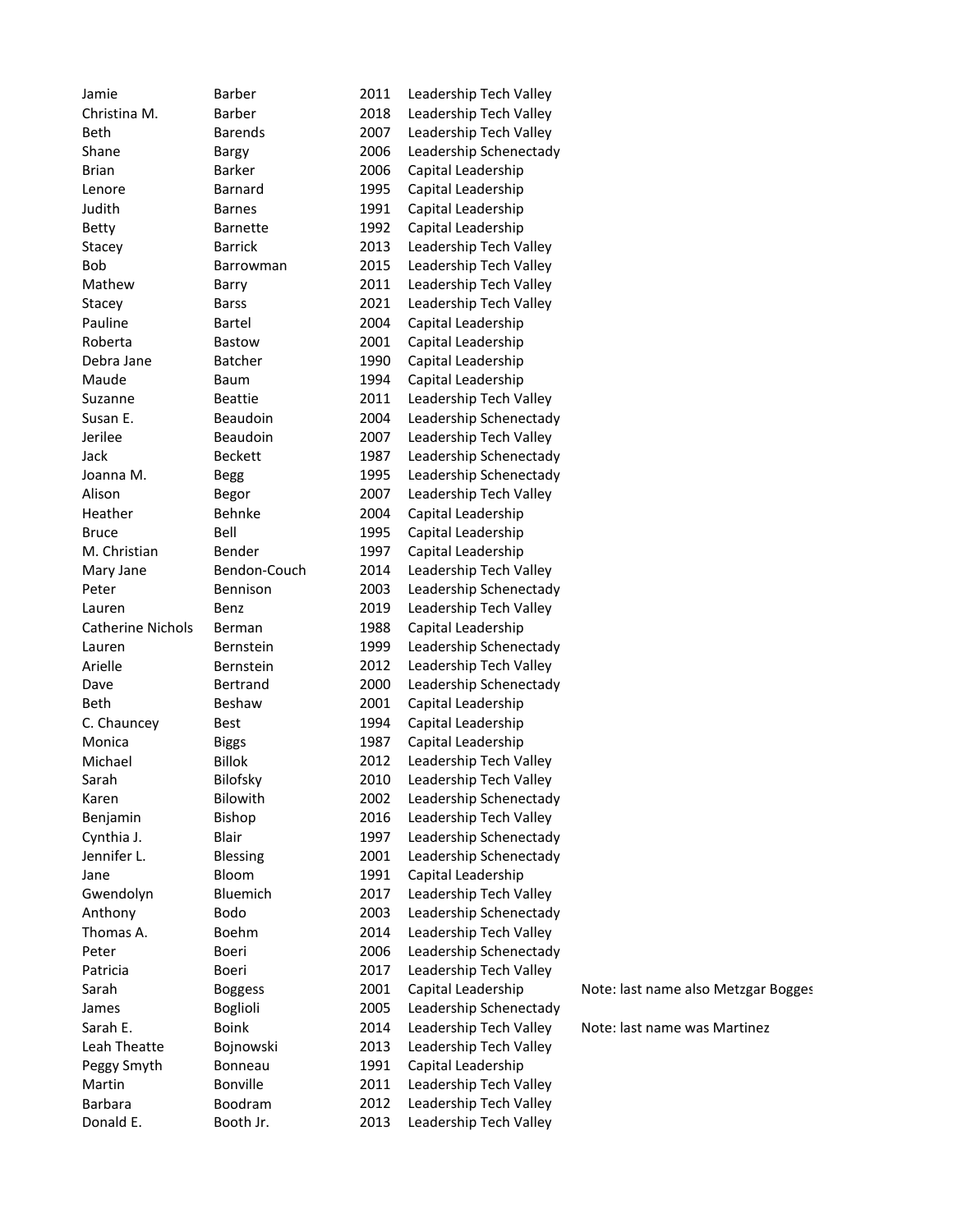| Michael          | <b>Borges</b>      | 1994 | Capital Leadership                       |                             |
|------------------|--------------------|------|------------------------------------------|-----------------------------|
| Marie            | Bosman             | 2007 | Leadership Tech Valley                   |                             |
| Eileen           | Bosworth           | 1999 | Capital Leadership                       |                             |
| Bettyjo          | Bouchey            | 2003 | Capital Leadership                       |                             |
| Patricia         | Boudreau           | 1992 | Capital Leadership                       |                             |
| Bernard          | Bourdeau           | 1987 | Capital Leadership                       |                             |
| Mary Ann         | <b>Bourgeois</b>   | 1994 | Capital Leadership                       |                             |
| Susan            | Bouton             | 1988 | Capital Leadership                       |                             |
| Robert           | Bowden             | 1989 | Capital Leadership                       |                             |
| Mark P.          | <b>Bowers</b>      | 1998 | Leadership Schenectady                   |                             |
| Ellen            | Boyle              | 1988 | Capital Leadership                       |                             |
| Cheryl           | Bradt-Hyland       | 2002 | Capital Leadership                       |                             |
| Thomas           | <b>Brady</b>       | 1998 | Capital Leadership                       |                             |
| Neal             | <b>Brady</b>       | 2006 | Capital Leadership                       |                             |
| Marylynne        | Brady-Johnson      | 2000 | Capital Leadership                       |                             |
| April            | Braman             | 2008 | Leadership Tech Valley                   |                             |
| Christopher      | Brantigan          | 2007 | Leadership Tech Valley                   |                             |
| Kurt             | <b>Bratten</b>     | 2012 | Leadership Tech Valley                   |                             |
| Ashley           | Breen-Verga        | 2013 | Leadership Tech Valley                   |                             |
| Jaclyn           | <b>Brilling</b>    | 1996 | Capital Leadership                       |                             |
| Diane L.         | <b>Brisnehan</b>   | 2005 | Leadership Schenectady                   |                             |
| Jean             | <b>Brooks</b>      | 2000 | Capital Leadership                       |                             |
| J. David         | <b>Brown</b>       | 1996 | Capital Leadership                       |                             |
| Arthur           | Brown              | 1997 | Capital Leadership                       |                             |
| Lisa             | Brown              | 2001 | Capital Leadership                       |                             |
| Nicki            | <b>Brown</b>       | 2020 | Leadership Tech Valley                   |                             |
| <b>Betty</b>     | Brownell           | 1992 | Capital Leadership                       |                             |
| Suzanne          | <b>Brownrigg</b>   | 1998 | Capital Leadership                       |                             |
| Cynthia          | Brownstein         | 1991 | Capital Leadership                       |                             |
| Willard          | <b>Bruce</b>       | 1990 | Capital Leadership                       |                             |
| James H. K.      | <b>Bruner</b>      | 2000 | Leadership Schenectady                   |                             |
| Pier-Luca        | <b>Bruno</b>       | 2015 | Leadership Tech Valley                   |                             |
| <b>Blaise</b>    | Bryant             | 2021 | Leadership Tech Valley                   |                             |
| Derek V.         | Bryden             | 2018 | Leadership Tech Valley                   |                             |
| Maureen          | <b>Buckley</b>     | 2002 | Capital Leadership                       |                             |
| Courtney Haydock | <b>Buckley</b>     | 2011 | Leadership Tech Valley                   |                             |
| Kevin R.         | <b>Buhrmaster</b>  | 2014 | Leadership Tech Valley                   |                             |
| Thessaly         | <b>Bullard</b>     | 2005 | Capital Leadership                       |                             |
| Glenda           | <b>Bullock</b>     | 1991 | Capital Leadership                       |                             |
| <b>Bramble</b>   | <b>Buran</b>       | 2009 | Leadership Tech Valley                   |                             |
| Joel             | <b>Burbank</b>     | 2002 | Leadership Schenectady                   |                             |
| Heather          | <b>Burdo</b>       | 2009 | Leadership Tech Valley                   | Note: Last name was Skinner |
| Steve            | <b>Buresh</b>      | 2000 | Leadership Schenectady                   |                             |
| Jill             | <b>Burger</b>      | 2009 | Leadership Tech Valley                   |                             |
| Daisy            | <b>Burke</b>       | 1994 | Capital Leadership                       |                             |
| Mary             | <b>Burke</b>       | 1995 | Capital Leadership                       |                             |
| Beverly R.       | <b>Burnett</b>     | 1995 | Leadership Schenectady                   |                             |
| Eric             | <b>Burnett</b>     | 2001 | Capital Leadership                       |                             |
| Jami             | Burnetter          | 2017 | Leadership Tech Valley                   |                             |
| Robert           |                    | 1989 |                                          |                             |
|                  | <b>Burns</b>       | 2002 | Capital Leadership<br>Capital Leadership |                             |
| Dean<br>Frank L. | Burns<br>Burns Jr. | 2003 | Leadership Schenectady                   |                             |
| Susan            |                    | 2004 | Capital Leadership                       |                             |
|                  | Burtchell          | 1990 | Capital Leadership                       |                             |
| Nancy            | <b>Burton</b>      |      |                                          |                             |
| Susan L.         | <b>Butler</b>      | 2000 | Leadership Schenectady                   |                             |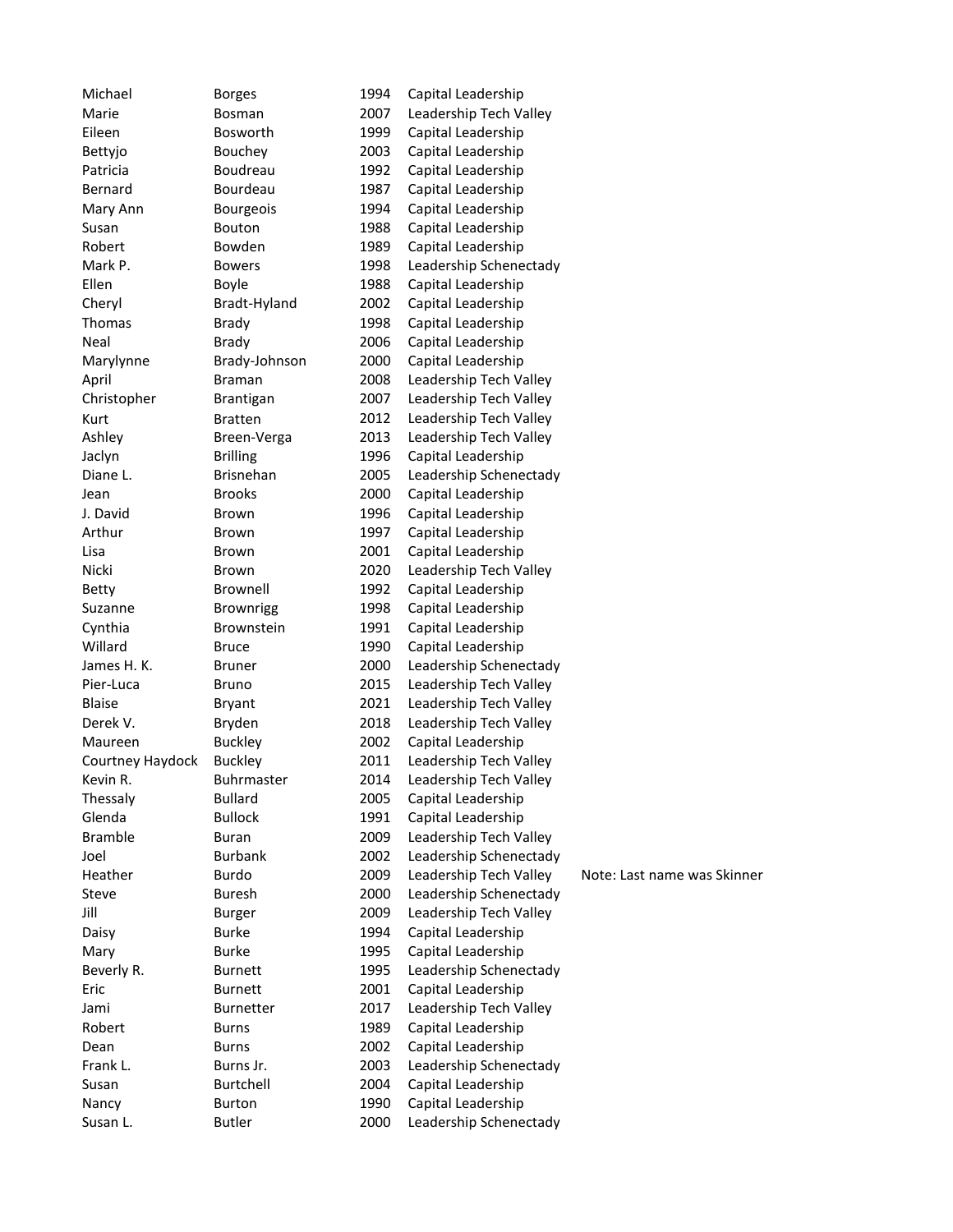| Jane              | <b>Bystry Weyers</b> | 1995         | Leadership Schenectady | Note: last name also is just Weyers |
|-------------------|----------------------|--------------|------------------------|-------------------------------------|
| Timothy           | Cade                 | 2003         | Leadership Schenectady |                                     |
| Maribeth "Molly"  | Cahill               | 1994         | Capital Leadership     |                                     |
| John              | Calareso             | 2006         | Capital Leadership     |                                     |
| JulieAnn          | Calareso             | 2011         | Leadership Tech Valley |                                     |
| Matthew           | Calderwood           | 2004         | Capital Leadership     |                                     |
| Christy           | Calicchia            | 1993         | Capital Leadership     |                                     |
| Catherine A.      | Callan               | 1998         | Leadership Schenectady |                                     |
| Michael           | Camarota             | 2001         | Capital Leadership     |                                     |
| Laura             | Cameron              | 1999         | Capital Leadership     |                                     |
| William           | Cameron              | 2005         | Leadership Schenectady |                                     |
| Mark              | Campito              | 2007         | Leadership Tech Valley |                                     |
| Melvin            | Campos               | 2001         | Capital Leadership     |                                     |
| Jane              | Canale               | 2005         | Leadership Schenectady |                                     |
| Christopher       | Cannucciari          | 2013         | Leadership Tech Valley |                                     |
| Nancy             | Carey Cassidy        | 1987         | Capital Leadership     |                                     |
| A. Susan          | Carleo, Ph.D.        | 1995         | Leadership Schenectady |                                     |
| Donald            | Carman               | 1988         | Capital Leadership     |                                     |
| Janet A.          | Carmichael           | 1998         | Leadership Schenectady |                                     |
| Suzanne           | Carmody Nealon       | 1998         | Capital Leadership     | Note: Last name also just Nealon    |
| Karin             | Carr                 | 1997         | Capital Leadership     |                                     |
| <b>Brian</b>      | Carr                 | 2012         | Leadership Tech Valley |                                     |
| Rev. Carlos       | Carraballos          | 2000         | Leadership Schenectady |                                     |
| Claudia           | Carroll              | 1993         | Capital Leadership     |                                     |
| Jennifer          | Carter               | 2001         | Capital Leadership     |                                     |
| Nikki             | Caruso               | 2004         | Capital Leadership     |                                     |
| Kathy             | Caruso               | 2011         | Leadership Tech Valley |                                     |
| Ryan              | Case                 | 2014         | Leadership Tech Valley |                                     |
| Marguerite        | Casey                | 1989         | Capital Leadership     |                                     |
| <b>Bryant</b>     | Cassella             | 1999         | Capital Leadership     |                                     |
| Jennifer          | Cassidy              | 2019         | Leadership Tech Valley |                                     |
| Rosemary A.       | Castelli             | 1997         | Leadership Schenectady |                                     |
| April L.          | Castle               | 2018         | Leadership Tech Valley |                                     |
| Kevin             | Catalano             | 2009         | Leadership Tech Valley |                                     |
| Lauren            | Cataldo              | 2011         | Leadership Tech Valley |                                     |
| Kathleen Ann      | Caulfield            | 1987         | Capital Leadership     |                                     |
| Kevin             | Cavallaro            | 2008         | Leadership Tech Valley |                                     |
| Linda             | Cawley               | 1987         | Leadership Schenectady |                                     |
| Daniel            | Centi                | 2019         | Leadership Tech Valley |                                     |
| Raymond           | Cerrone              | 2001         | Capital Leadership     |                                     |
| Pamela            | Cerrone              | 2009         | Leadership Tech Valley |                                     |
| John              | Cerveny              | 2002         | Capital Leadership     |                                     |
| Linda             | Cesare-Busold        | 2004         | Capital Leadership     |                                     |
| Wiliam            | Chalmers             | 1998         | Capital Leadership     |                                     |
| Lorraine          | Charboneau Wynne     | 1994         | Capital Leadership     |                                     |
| Adam S.           | Chaskin              | 2018         | Leadership Tech Valley |                                     |
|                   |                      |              |                        |                                     |
| Ravi<br>Elizabeth | Chauhan<br>Chauhan   | 2010<br>2018 | Leadership Tech Valley |                                     |
|                   | Chauvin              |              | Leadership Tech Valley |                                     |
| Kate E.<br>Thomas | Chera                | 2017         | Leadership Tech Valley |                                     |
|                   |                      | 1993         | Capital Leadership     |                                     |
| Rhonda            | Childs               | 1988         | Capital Leadership     |                                     |
| Paul              | Chodkowski           | 1998         | Leadership Schenectady |                                     |
| Manuel            | Choy                 | 1997         | Capital Leadership     |                                     |
| Holly             | Christensen          | 1992         | Capital Leadership     |                                     |
| Robin             | Christenson          | 1994         | Capital Leadership     |                                     |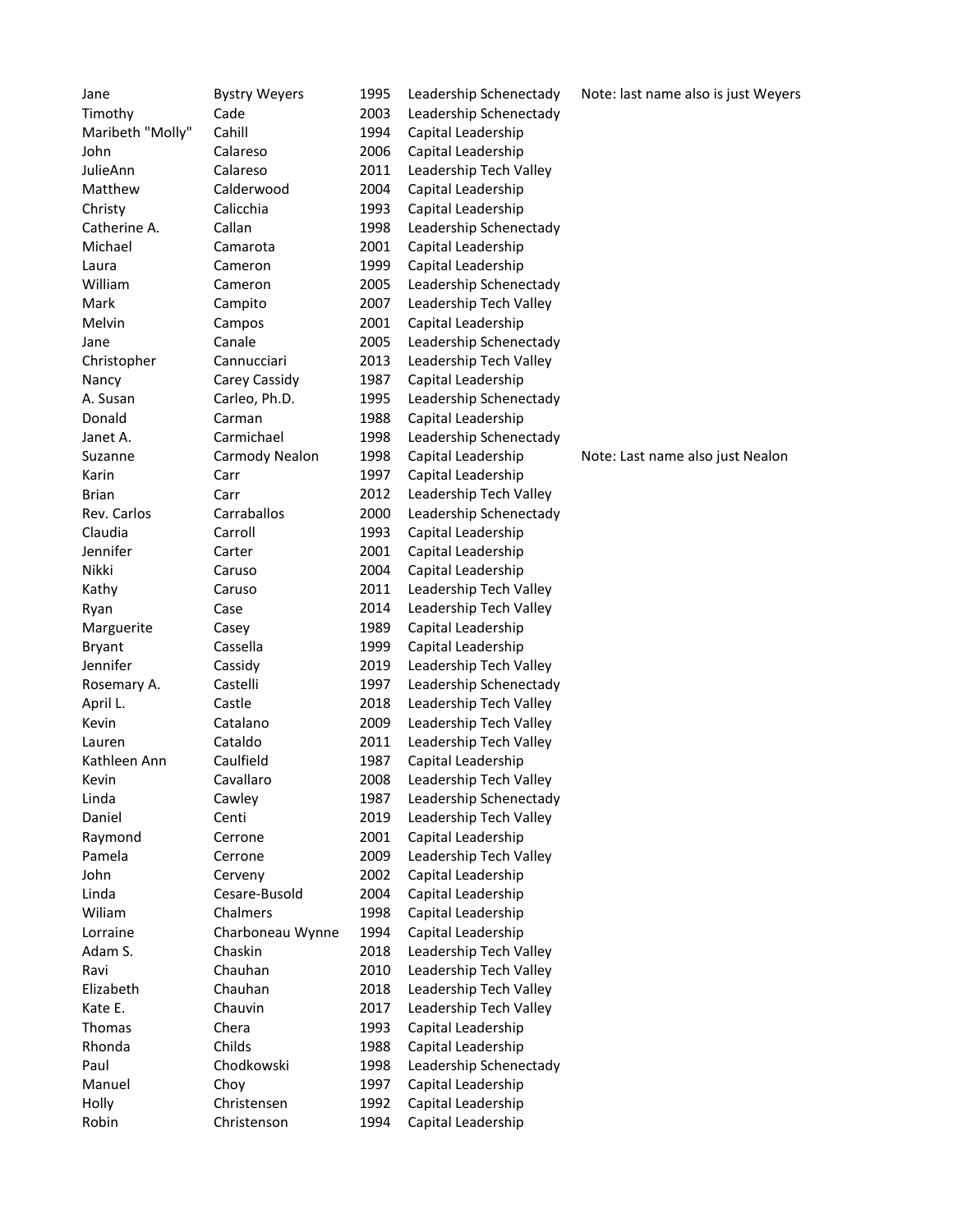| Dong-ha        | Chung                     | 2021 | Leadership Tech Valley |                               |
|----------------|---------------------------|------|------------------------|-------------------------------|
| Dawn           | Chupay                    | 1996 | Leadership Schenectady |                               |
| Kristen D.     | Church                    | 2002 | Leadership Schenectady |                               |
| Stevie         | Church                    | 2018 | Leadership Tech Valley |                               |
| Scott J.       | Cietek                    | 2004 | Leadership Schenectady |                               |
| Kevin          | Clancy                    | 2008 | Leadership Tech Valley |                               |
| Cathleen B.    | Clark                     | 2014 | Leadership Tech Valley |                               |
| Sarah          | Clark                     | 2019 | Leadership Tech Valley |                               |
| <b>Tess</b>    | Cleary                    | 2019 | Leadership Tech Valley |                               |
| Joseph         | Clement                   | 2000 | Capital Leadership     |                               |
| Lisa           | Clifford                  | 2004 | Capital Leadership     |                               |
| Reney (Irene)  | Clifford                  | 2007 | Leadership Tech Valley |                               |
| George         | Clifford                  | 2009 | Leadership Tech Valley |                               |
| William        | Clinger                   | 1989 | Capital Leadership     |                               |
| Nicole         | Clouthier                 | 2016 | Leadership Tech Valley |                               |
| Jay            | Cloutier                  | 2003 | Capital Leadership     |                               |
| Patricia       | Cocca                     | 1997 | Capital Leadership     |                               |
| Elizabeth      | Coco                      | 1996 | Capital Leadership     |                               |
| Sharon         | Cohen                     | 1992 | Capital Leadership     |                               |
| Jeffrey        | Cohen                     | 1998 | Capital Leadership     |                               |
| Linda          | Cohen                     | 2004 | Capital Leadership     |                               |
| James          | Cole                      | 1999 | Capital Leadership     |                               |
| Ron            | Cole                      | 2012 | Leadership Tech Valley |                               |
| Jennifer A.    | Cole                      | 2014 | Leadership Tech Valley |                               |
| Micah          | Coleman                   | 2005 | Leadership Schenectady |                               |
| Lynn M.        | Coles                     | 2013 | Leadership Tech Valley |                               |
| Erica          | Coletti                   | 2008 | Leadership Tech Valley |                               |
| Randolph       | Collins                   | 1997 | Capital Leadership     |                               |
| Cynthia        | Collins                   | 2005 | Capital Leadership     |                               |
| Virgina        | Collins-Bullock           | 1997 | Leadership Schenectady |                               |
| Kenneth        | Colloton                  | 1993 | Capital Leadership     |                               |
| Thomas         | Collura                   | 1999 | Capital Leadership     |                               |
| Vincent        | Colonno                   | 1998 | Capital Leadership     |                               |
| Vincent J.     | Commisso                  | 2013 | Leadership Tech Valley |                               |
| Suraj          | Commuri                   | 1996 | Capital Leadership     |                               |
| Nancy          | Condit                    | 1997 | Capital Leadership     | Note: Last name was Longacker |
| <b>Brad</b>    | Cone                      | 2021 | Leadership Tech Valley |                               |
| Dale           | Conklin                   | 1991 | Capital Leadership     |                               |
| Frank          | Conley                    | 1987 | Capital Leadership     |                               |
| Miki           | Conn                      | 2000 | Capital Leadership     |                               |
| Rachel         | Conn                      | 2004 | Leadership Schenectady |                               |
| David V.       | Connelly Jr.              | 2002 | Leadership Schenectady |                               |
| Jeffrey A.     | Connolly                  | 2018 | Leadership Tech Valley |                               |
| Cathy Brower   | Connors                   | 1995 | Capital Leadership     |                               |
|                |                           | 2001 | Capital Leadership     |                               |
| Jim            | Conroy<br>Conroy-LaCivita | 1999 | Capital Leadership     |                               |
| Diane<br>Peter |                           |      |                        |                               |
| Jeffrey        | Conway                    | 1992 | Capital Leadership     |                               |
|                | Cooper                    | 2010 | Leadership Tech Valley |                               |
| Adam           | Cooper                    | 2011 | Leadership Tech Valley |                               |
| Patricia       | Cooper                    | 2019 | Leadership Tech Valley |                               |
| Sharran A.     | Coppola                   | 2002 | Leadership Schenectady |                               |
| Kevin          | Cordella                  | 2019 | Leadership Tech Valley |                               |
| John           | Corrigan                  | 1989 | Capital Leadership     |                               |
| Gregory        | Corso                     | 2008 | Leadership Tech Valley |                               |
| David          | Cost                      | 2018 | Leadership Tech Valley |                               |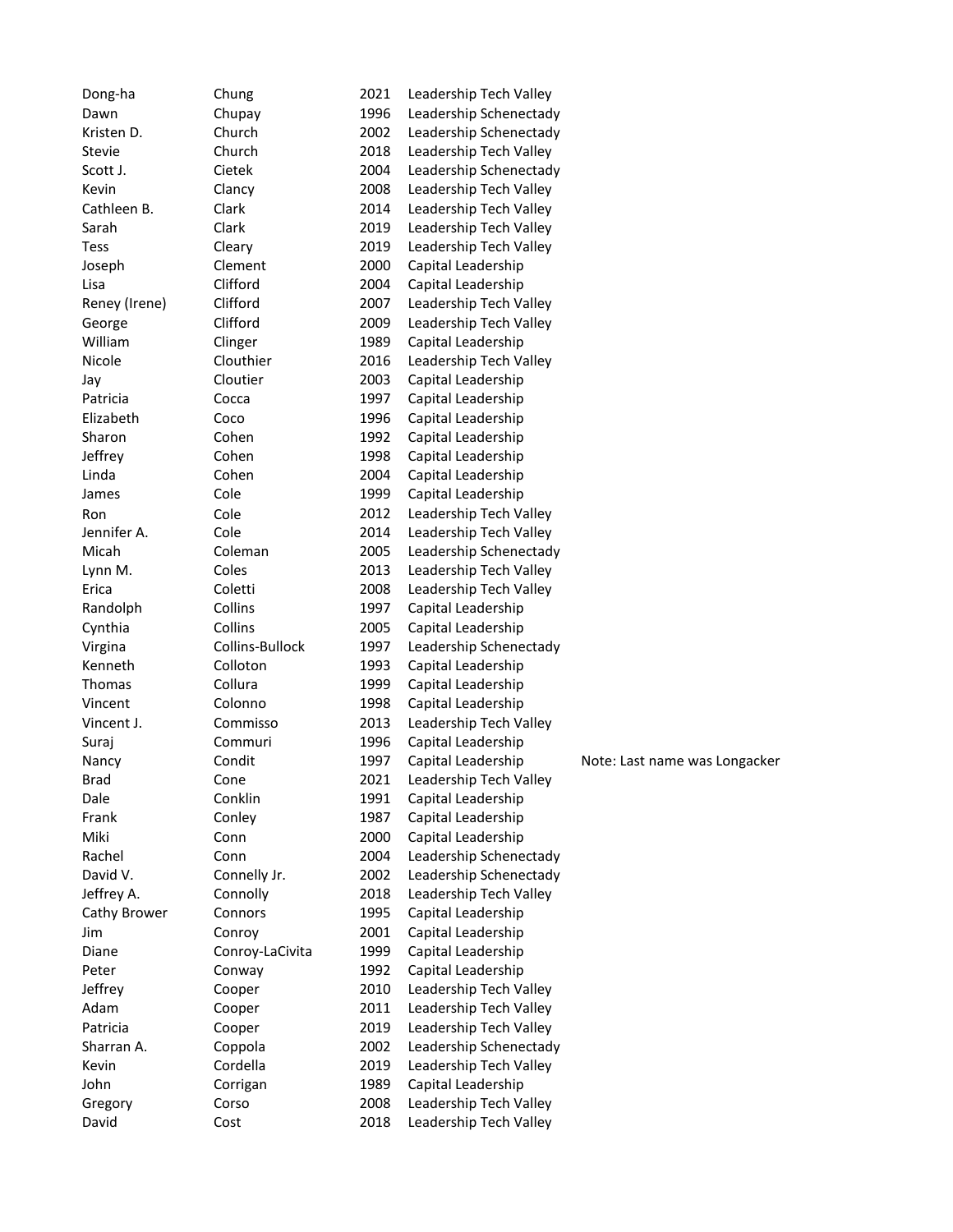Frank Costa 2005 Leadership Schenectady Chandra Cotter (Casline) 2011 Leadership Tech Valley Matthew Cotugno 2017 Leadership Tech Valley Kenneth Countermine 2006 Capital Leadership Daniel Couser 2004 Leadership Schenectady Stephen Cowan 1987 Capital Leadership Dale Cowan 2005 Leadership Schenectady Glenn Coyne 2017 Leadership Tech Valley Jon Crain 2020 Leadership Tech Valley Donna Cramer-Sharer 2019 Leadership Tech Valley James Crawley 2009 Leadership Tech Valley Brian Cregin 2007 Leadership Tech Valley Carol Criscione 1994 Capital Leadership Michael Cristiano 2012 Leadership Tech Valley Charles Cronin 1989 Capital Leadership Andrew Cruikshank 1998 Capital Leadership Dagna Cruz Cruz 2019 Leadership Tech Valley Melissa Cucchi Santoro 2016 Leadership Tech Valley Daniel W. Cullen 2018 Leadership Tech Valley Nancy Cummings 1997 Capital Leadership Joseph Cunin 2002 Capital Leadership Melissa Currado 2018 Leadership Tech Valley Elinor Czebiniak 1996 Capital Leadership Bonnie J. Canades Daggett 1996 Leadership Schenectady James Dagostino 2018 Leadership Tech Valley James Dall Dall 1994 Capital Leadership Robert Daly Daly 2006 Capital Leadership Michael D'Amario 1990 Capital Leadership Peter **Damin** 2017 Leadership Tech Valley Teresa Dangwa 2001 Leadership Schenectady James Daniels 1998 Capital Leadership Michael D'Annibale 1990 Leadership Schenectady Jeffrey Dannick 2001 Capital Leadership Robert J. Dantz Dantz 1997 Leadership Schenectady Angel D. Canzy Chanzy 1999 Leadership Schenectady Dominick Darkangelo 1996 Leadership Schenectady Joshua Davenport 2016 Leadership Tech Valley Chal Davidson 2006 Leadership Schenectady Taryn Davila-Webster 2014 Leadership Tech Valley Amy Marie Davis 2001 Leadership Schenectady Tawana P. Caris Carrister Maria 2014 Leadership Tech Valley Beth Dawson 2005 Capital Leadership Linda Daybell 1992 Capital Leadership Doreen L. **Dean** 2013 Leadership Tech Valley Jayne Deane-White 2015 Leadership Tech Valley Kathryn Decker 2017 Leadership Tech Valley Theodore DeConno 2001 Capital Leadership Matthew DeCrescente 2019 Leadership Tech Valley Kathryn Deegan 2011 Leadership Tech Valley Barbara R. DeFebbo 2004 Leadership Schenectady Bill DeFrancesco 2012 Leadership Tech Valley Mary Del Santo 1997 Capital Leadership Marty DeLaney 1990 Capital Leadership Kevin DeLaughter 1998 Capital Leadership Annette DeLavallade 1987 Capital Leadership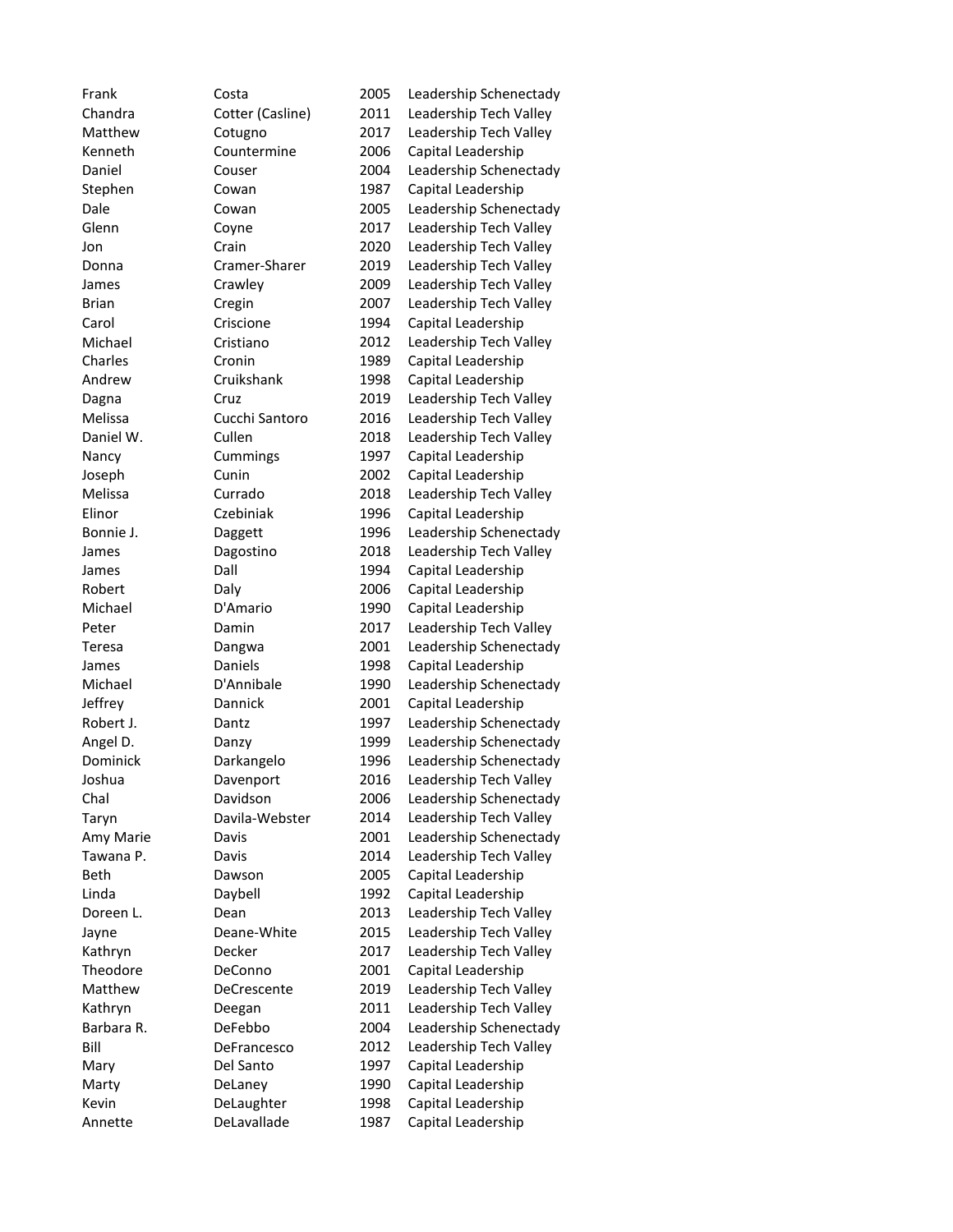William H. Chella 1988 Leadership Schenectady

Dena DeLude 2021 Leadership Tech Valley Anne Marie DeMarco 1988 Capital Leadership Challen DeMartino 2019 Leadership Tech Valley Note: Last name was Banach Daniel Dembling 1998 Capital Leadership Guy R. Demers 2000 Leadership Schenectady Beth Santangelo DeMidio 2017 Leadership Tech Valley Scott M. DePhillips 2018 Leadership Tech Valley Hope DeRocha 2011 Leadership Tech Valley Albert DeSalvo 1993 Capital Leadership Helen Desfosses 1987 Capital Leadership Karly DeSimone 2021 Leadership Tech Valley Terence Devine 1994 Capital Leadership Joanne DeVoe 1987 Leadership Schenectady Gail **Dexter** 2004 Leadership Schenectady Grace Diaz Diaz 1998 Capital Leadership Nicole DiBlase 2020 Leadership Tech Valley Elizabeth DiBona 1999 Capital Leadership Deanna DiCarlo 2020 Leadership Tech Valley Mary Ann DiChristopher 1991 Capital Leadership Heather Diddel 1999 Capital Leadership Kristen Diesel 2017 Leadership Tech Valley Matthew Dillon 2020 Leadership Tech Valley Antoinette DiMascio 2007 Leadership Tech Valley Elaine Amodeo Dimase 1993 Capital Leadership Cynthia A. DiPietro 1995 Leadership Schenectady Jennifer Dippo 2017 Leadership Tech Valley Angela **Dixon** 1996 Capital Leadership Robert Dodge 2020 Leadership Tech Valley Keith **Dolan** Dolan 2009 Leadership Tech Valley Jeff Dollar 2008 Leadership Tech Valley Kelly **Dombrowski** 2019 Leadership Tech Valley Crystal Doolity 2006 Leadership Schenectady Katharine Doran 1998 Capital Leadership Jeff Dorrance 2008 Leadership Tech Valley Kathleen Douglas 2000 Leadership Schenectady Stephanie Douglas 2020 Leadership Tech Valley Rick Drake 2012 Leadership Tech Valley Linda Drebitko 1995 Leadership Schenectady Tonya Drewniak 2004 Capital Leadership Regina **DuBois** 1993 Capital Leadership Justin R. Ducharme 2018 Leadership Tech Valley John Clifton Dudley 1989 Leadership Schenectady Timothy Duffey 1992 Capital Leadership Shirlee **Dufort** 2010 Leadership Tech Valley Rosemary Duncan 1995 Capital Leadership Robert Dunie 2011 Leadership Tech Valley Lynn Dunning-Vaughn 1990 Capital Leadership Mike Durand 2007 Leadership Tech Valley Brian Dwyer 2008 Leadership Tech Valley Amy Earing 2010 Leadership Tech Valley Jonathan Earle 2016 Leadership Tech Valley Tom Eason 2007 Leadership Tech Valley Beth Eaton Eaton 1999 Capital Leadership Todd Edwards 1999 Leadership Schenectady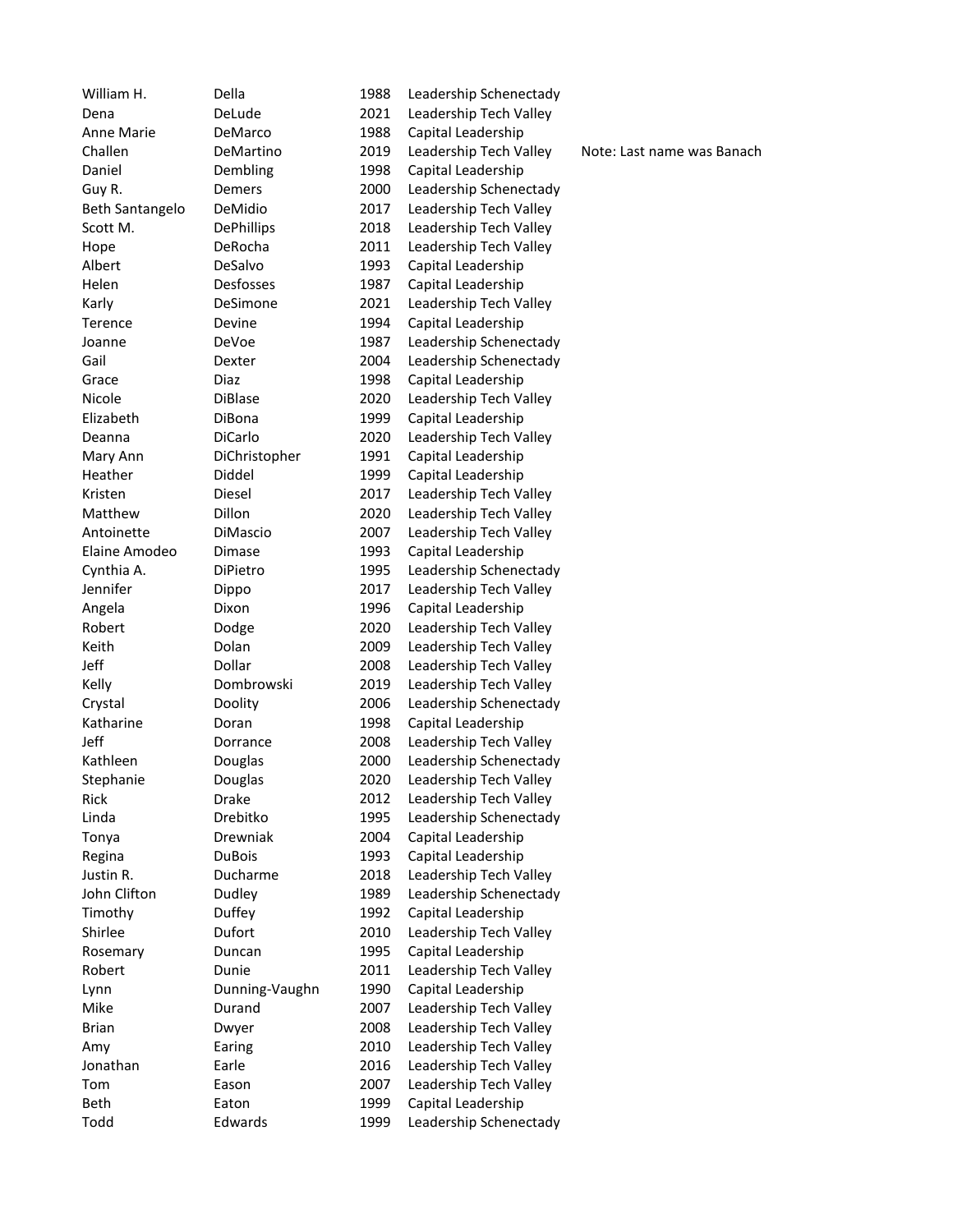| Yesnith      | Edwards             | 2015 | Leadership Tech Valley |
|--------------|---------------------|------|------------------------|
| Steven       | Egna                | 2002 | Capital Leadership     |
| Elizabeth    | Eichfeld            | 2020 | Leadership Tech Valley |
| Marvin B.    | Elliot              | 1988 | Leadership Schenectady |
| Robert J.    | Elliott             | 2002 | Leadership Schenectady |
| Jason        | <b>Ellis</b>        | 2010 | Leadership Tech Valley |
| David S.     | Ensminger           | 2013 | Leadership Tech Valley |
| Maggie       | Erlich              | 2009 | Leadership Tech Valley |
| Patti        | Essenter            | 2011 | Leadership Tech Valley |
| Michele      | Estep               | 2002 | Capital Leadership     |
| Kelly        | Evanoff             | 2003 | Leadership Schenectady |
| Sally F.     | Fabens              | 2004 | Leadership Schenectady |
| Susan        | Facciola            | 1992 | Capital Leadership     |
| Kevin M.     | Facteau             | 2014 | Leadership Tech Valley |
| Patricia     | Fahy                | 2002 | Capital Leadership     |
| Nicole       | Falace              | 2006 | Leadership Schenectady |
| Robert       | Faller              | 1991 | Capital Leadership     |
| Stacey J.    | Fantauzzi           | 2008 | Leadership Tech Valley |
| John A.      | Fantauzzi, Esq.     | 2000 | Leadership Schenectady |
| Janet        | Faraone             | 1992 | Capital Leadership     |
| Christina    | Farinacci-Roberts   | 2020 | Leadership Tech Valley |
| James        | Farnan              | 2005 | Capital Leadership     |
| Ghouse       | Farooqui            | 2000 | Capital Leadership     |
| Paige        | Farrara             | 2015 | Leadership Tech Valley |
| <b>Brent</b> | Farrell             | 2006 | Capital Leadership     |
| Katherine J. | Farrow              | 2014 | Leadership Tech Valley |
| Nicolas J.   | Faso                | 2018 | Leadership Tech Valley |
| Joel         | Fatato              | 1991 | Capital Leadership     |
| Kristen      | Faubion             | 2021 | Leadership Tech Valley |
| Mary         | Fazekas             | 1992 | Capital Leadership     |
| Anthony      | Fazzone             | 2003 | Capital Leadership     |
| Marc         | Fecteau             | 1991 | Capital Leadership     |
| Joe          | Fedor               | 2000 | Leadership Schenectady |
| Theodore     | Feinberg            | 1987 | Capital Leadership     |
| Michelle     | <b>Fellows Conn</b> | 2001 | Capital Leadership     |
| Salvatore    | Ferlazzo            | 1987 | Capital Leadership     |
| Melissa      | Ferraro Wolf        | 2009 | Leadership Tech Valley |
| Joseph R.    | Fesel               | 2014 | Leadership Tech Valley |
| Cynthia      | Finazzo             | 1990 | Capital Leadership     |
| Kimberly     | Finnigan            | 2011 | Leadership Tech Valley |
| William      | Fisk                | 1990 | Capital Leadership     |
| Joanne       | Fitzgerald          | 2007 | Leadership Tech Valley |
| Scott        | Flagel              | 2006 | Leadership Schenectady |
| Kathleen     | Flanagan Heap       | 1988 | Leadership Schenectady |
| Jamison      | Flora               | 2011 | Leadership Tech Valley |
| Mike         | Fogel               | 2008 | Leadership Tech Valley |
| Leroy        | Fogle               | 2001 | Leadership Schenectady |
| Caitlin      | Foley               | 2006 | Leadership Schenectady |
| Shannon      | Forkin              | 2019 | Leadership Tech Valley |
| Lisa Smith   | Fortin              | 1998 | Capital Leadership     |
| David R.     | Fountain            | 2004 | Leadership Schenectady |
| Mathew P.    | Fowles              | 2014 | Leadership Tech Valley |
| Sandra       | Fox                 | 2004 | Capital Leadership     |
| Christopher  | Fox                 | 2020 | Leadership Tech Valley |
| Michael      | Franchini           | 1992 | Capital Leadership     |
|              |                     |      |                        |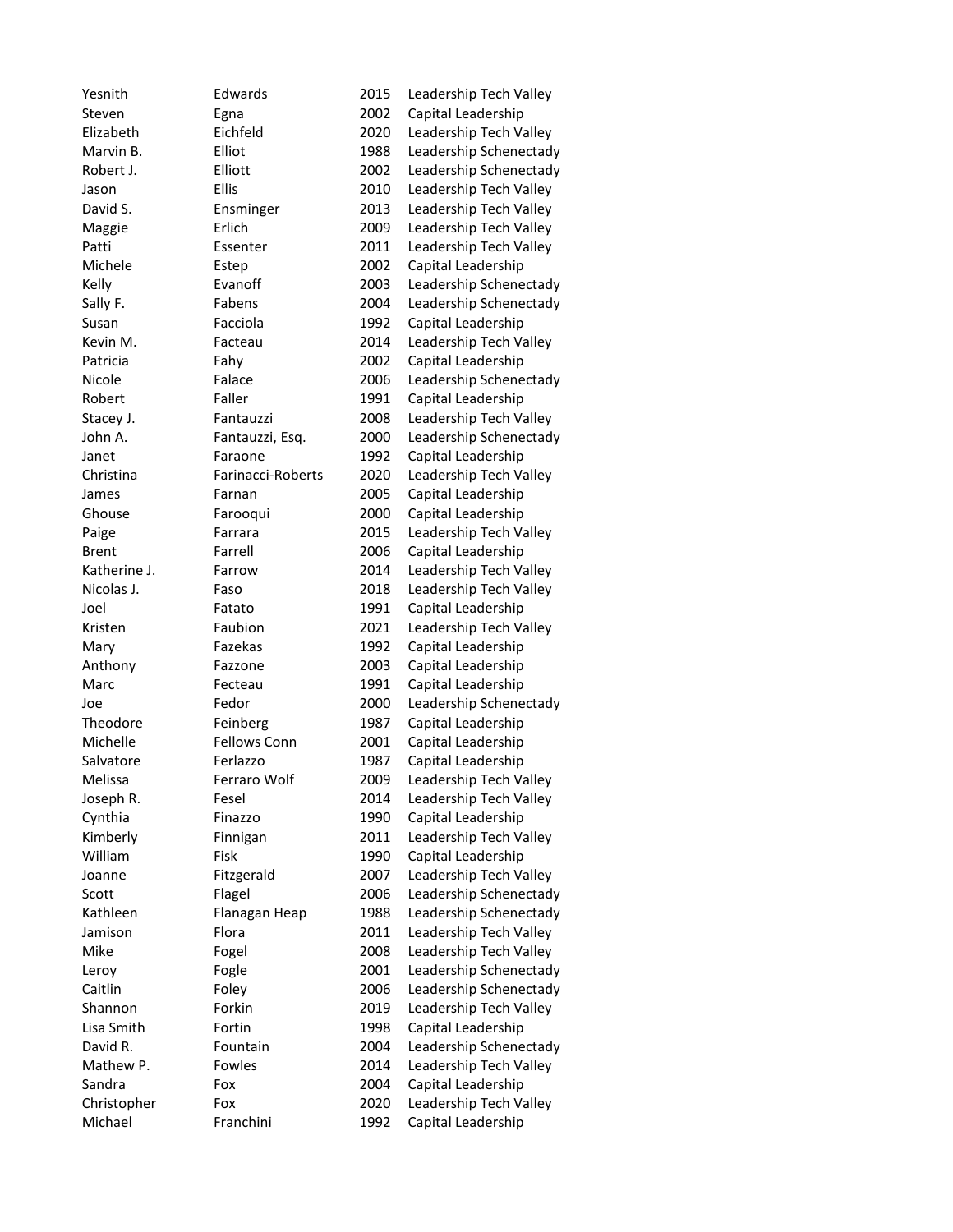| Robert         | Frare                 | 1995 | Capital Leadership     |                                |
|----------------|-----------------------|------|------------------------|--------------------------------|
| Kelly          | Frazier               | 2020 | Leadership Tech Valley |                                |
| Elizabeth      | Frear                 | 2020 | Leadership Tech Valley |                                |
| Robert G.      | Frederick             | 2001 | Leadership Schenectady |                                |
| Shelley M.     | Freeman               | 2001 | Leadership Schenectady |                                |
| Teresa         | Freeman               | 2016 | Leadership Tech Valley |                                |
| Jon            | Fremante              | 1995 | Capital Leadership     |                                |
| Amy            | Friedman              | 1998 | Capital Leadership     |                                |
| Stephen        | Frodey                | 1994 | Capital Leadership     |                                |
| Daniel P.      | Fruscio               | 2018 | Leadership Tech Valley |                                |
| Karen          | <b>Fulcher Scholz</b> | 2010 | Leadership Tech Valley |                                |
| David G.       | Fuller                | 1995 | Leadership Schenectady |                                |
| Christopher N. | Fuller                | 2013 | Leadership Tech Valley |                                |
| Robert         | Gach                  | 2007 | Leadership Tech Valley |                                |
| Mary Bray      | Gallagher             | 1997 | Capital Leadership     |                                |
| <b>Nick</b>    | Gangi                 | 2011 | Leadership Tech Valley |                                |
| Peter          | Gannon                | 2007 | Leadership Tech Valley |                                |
| Richard A.     | Gargiulo              | 2014 | Leadership Tech Valley |                                |
| <b>Brenda</b>  | Garretson, CCIM       | 2009 | Leadership Tech Valley |                                |
| Zach (Elton)   | Garrett               | 2015 | Leadership Tech Valley |                                |
| Edward         | Garrigan              | 2001 | Capital Leadership     |                                |
| Edward J.      | Gasparovic            | 1996 | Leadership Schenectady |                                |
| Susan M.       | Gavenda               | 1997 | Leadership Schenectady |                                |
| Frank          | Gazeley               | 2005 | Capital Leadership     |                                |
| Debra          | Geer                  | 1999 | Capital Leadership     |                                |
| Carole         | Geren                 | 1991 | Capital Leadership     |                                |
| Douglas        | Gerhardt              | 2002 | Capital Leadership     |                                |
| William        | Gerstein              | 2004 | Leadership Schenectady |                                |
| Thomas A.      | Gessick               | 1990 | Leadership Schenectady |                                |
| Carlos K.      | Gethers               | 1998 | Leadership Schenectady |                                |
| Dale           | Getto                 | 2009 | Leadership Tech Valley |                                |
| Amy            | Giaquinto             | 2010 | Leadership Tech Valley |                                |
| Mark           | Giaquinto             | 2011 | Leadership Tech Valley |                                |
| Marilyn A.     | Gibbons               | 2004 | Leadership Schenectady |                                |
| Cynthia        | Gilchrist             | 2000 | Capital Leadership     |                                |
| Thomas         | Gillespie             | 2005 | Capital Leadership     |                                |
| Carolyn        | Gillis-Wellington     | 1989 | Capital Leadership     |                                |
| Suzanne        | Gilman                | 2002 | Leadership Schenectady |                                |
| Molain D.      | Gilmore               | 1998 | Leadership Schenectady |                                |
| <b>Bruce</b>   | Ginsburg              | 2002 | Capital Leadership     |                                |
| Peter          | Gioia                 | 2020 | Leadership Tech Valley |                                |
| John           | Giordano              | 1995 | Capital Leadership     |                                |
| Lisa           | Giordano              | 2014 | Leadership Tech Valley | Note: Last name was Polsinello |
| Heather        | Giorgianni            | 2020 | Leadership Tech Valley |                                |
| J. Felipe      | Giraldo               | 2008 | Leadership Tech Valley |                                |
| Lisa           | Giruzzi               | 2006 | Capital Leadership     |                                |
| James          | Girvin                | 1990 | Capital Leadership     |                                |
| Judy           | Glassanos             | 1998 | Capital Leadership     |                                |
| Wendy          | Glasser               | 2006 | Leadership Schenectady |                                |
| Linda          | Glassman              | 1993 | Capital Leadership     |                                |
| Theresa        | Glenn                 | 1999 | Leadership Schenectady |                                |
| Erin           | Glock                 | 2009 | Leadership Tech Valley |                                |
| Patricia J.    | Godlewski             | 1996 | Leadership Schenectady |                                |
| Paul           | Goetz                 | 1997 | Capital Leadership     |                                |
| Rose           | Golden                | 1993 | Capital Leadership     |                                |
|                |                       |      |                        |                                |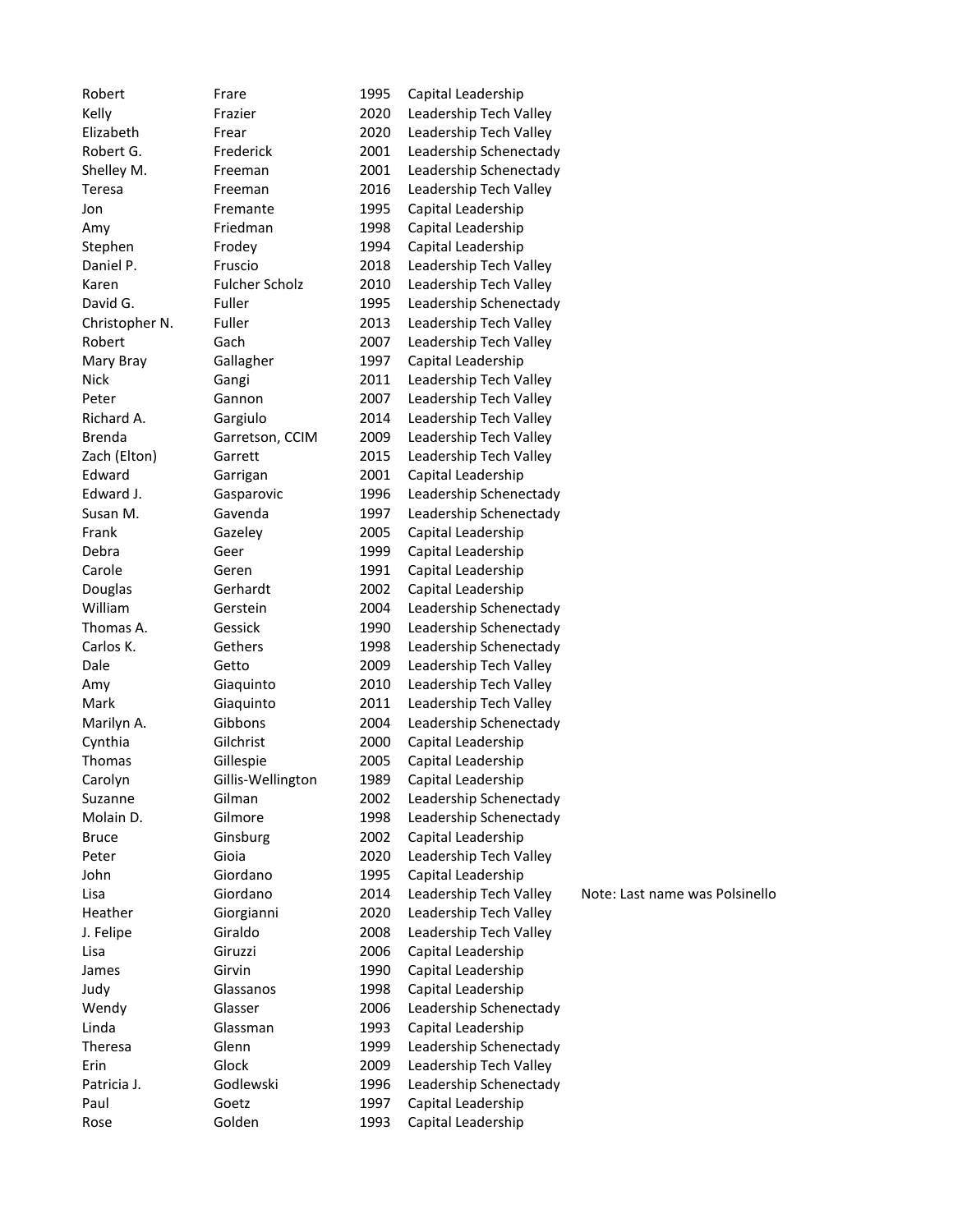| Sandra       | Goldmeer             | 2019 | Leadership Tech Valley |                             |
|--------------|----------------------|------|------------------------|-----------------------------|
| Mona         | Golub                | 1987 | Leadership Schenectady |                             |
| Shari        | Golub-Schillinger    | 1994 | Capital Leadership     |                             |
| S. Jay       | Goodman              | 2012 | Leadership Tech Valley |                             |
| Paul J.      | Gordon               | 1997 | Leadership Schenectady |                             |
| Cathleen     | Goska                | 1998 | Leadership Schenectady |                             |
| <b>Becky</b> | Graber               | 2015 | Leadership Tech Valley |                             |
| Robert       | Grande               | 2020 | Leadership Tech Valley |                             |
| Robin E.     | Granger              | 2001 | Leadership Schenectady |                             |
| Richard      | Grant                | 1987 | Capital Leadership     |                             |
| Uda          | Grant                | 1988 | Capital Leadership     |                             |
| Anthony      | Grasso               | 1990 | Capital Leadership     |                             |
| Vito         | Grasso               | 1990 | Capital Leadership     |                             |
| Inez         | Grayson              | 1995 | Leadership Schenectady |                             |
| John         | Grebert              | 1995 | Capital Leadership     |                             |
| Robert       | Greene               | 2004 | Capital Leadership     |                             |
| Nancy        | Griffis              | 1997 | Capital Leadership     |                             |
| Karl P.      | Griffith             | 1996 | Leadership Schenectady |                             |
| Albina       | Grignon              | 1996 | Capital Leadership     |                             |
| Thomas       | Griner               | 1992 | Capital Leadership     |                             |
| Howard       | Gross                | 1998 | Capital Leadership     |                             |
| Robert       | Grove                | 2009 | Leadership Tech Valley |                             |
| Richard      | Gullott              | 2006 | Leadership Schenectady |                             |
| Tami Marie   | Gunsch               | 2012 | Leadership Tech Valley |                             |
| Patti A.     | Gurgul               | 1996 | Leadership Schenectady |                             |
| Kevin        | Gutman               | 2020 | Leadership Tech Valley |                             |
| Ronald       | Guzior               | 2002 | Capital Leadership     |                             |
| Michael      | Guzzo                | 2006 | Leadership Schenectady |                             |
| Anne Marie   | Haber                | 1997 | Capital Leadership     |                             |
| Addy         | Haberbush            | 2015 | Leadership Tech Valley |                             |
| Heather      | Hage                 | 2017 | Leadership Tech Valley |                             |
| Billie-Jo    |                      | 2012 | Leadership Tech Valley |                             |
| Sarah        | Haggerty<br>Halliday | 2004 | Capital Leadership     |                             |
| Andrew       | Halliday             | 2007 | Leadership Tech Valley |                             |
| Robert       | Hammond              | 1989 | Capital Leadership     |                             |
| Arthur       | Handley, RN          | 2006 | Leadership Schenectady |                             |
| Deborah      | Hanish-Schreyer      | 2000 | Capital Leadership     |                             |
| Michelle     | Hannah               | 2011 | Leadership Tech Valley |                             |
| William      | Hanrahan             | 2019 | Leadership Tech Valley |                             |
| Chelsea N.   | Hanselman            | 2018 | Leadership Tech Valley |                             |
| Hillary      | Harding              | 2016 | Leadership Tech Valley | Note: Last name slao Koldin |
| Heidi        | <b>Harkins</b>       |      | Capital Leadership     |                             |
| Victoria     | <b>Harkins</b>       | 1995 |                        |                             |
|              |                      | 2001 | Capital Leadership     |                             |
| Karen        | Harmon               | 2006 | Capital Leadership     |                             |
| Nicole S.    | Harrington           | 2018 | Leadership Tech Valley |                             |
| David        | Harris               | 2011 | Leadership Tech Valley |                             |
| Julie        | Harris               | 2011 | Leadership Tech Valley |                             |
| Daniel       | Harrison             | 1988 | Capital Leadership     |                             |
| Glenn        | Harrison             | 1997 | Capital Leadership     |                             |
| Darin S.     | Hart                 | 2014 | Leadership Tech Valley |                             |
| <b>Blake</b> | Hastie-Etchison      | 2020 | Leadership Tech Valley |                             |
| Leslie J.    | Hatfield             | 2014 | Leadership Tech Valley |                             |
| Carol Ann    | Hausamann            | 1996 | Capital Leadership     |                             |
| Gerard F.    | Havasy               | 2001 | Leadership Schenectady |                             |
| Joan         | Hayner, CPA, CMPE    | 2005 | Capital Leadership     |                             |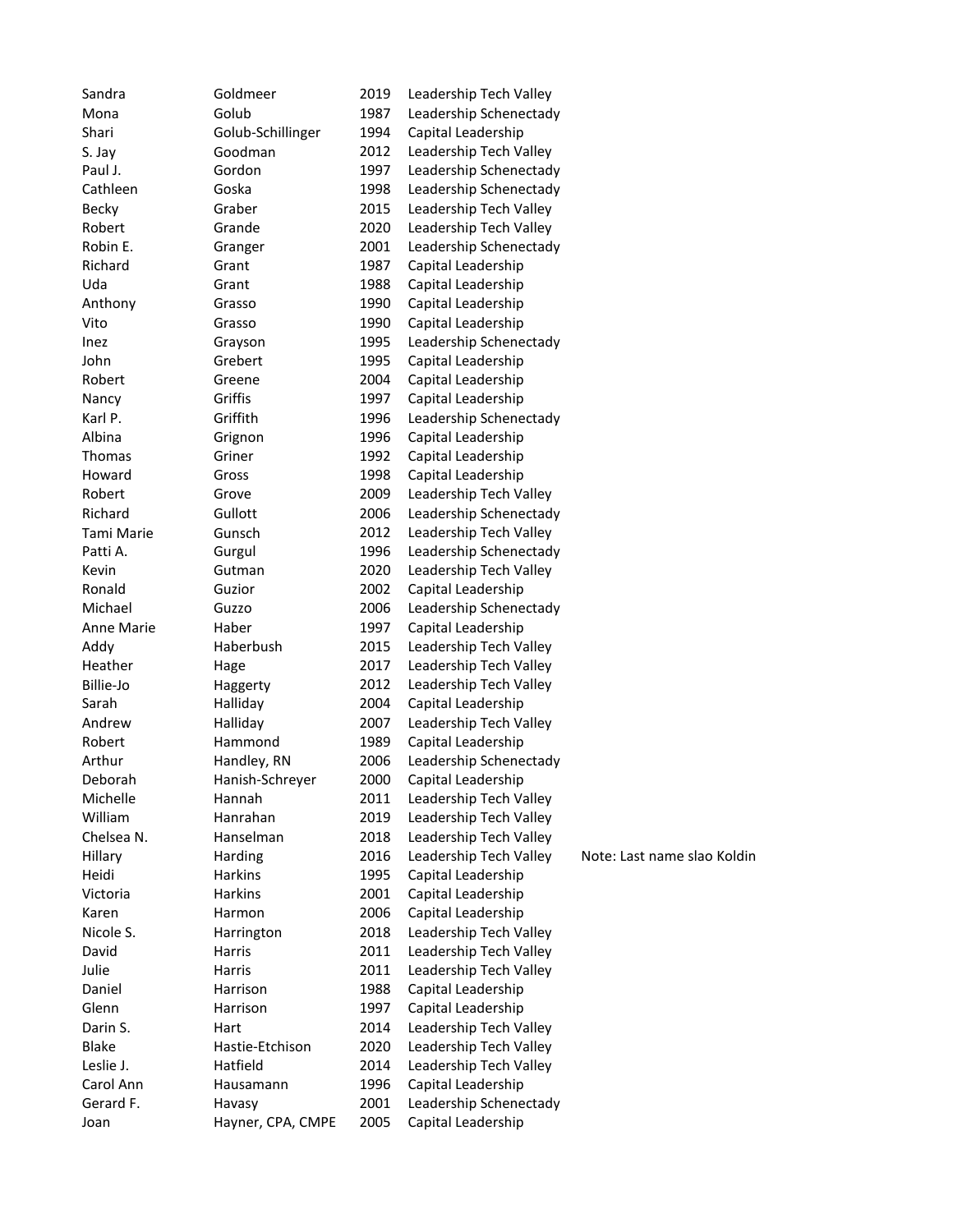Charles Hayward 2003 Capital Leadership Carolyn Healey 2021 Leadership Tech Valley Kevin **Healy** Healy 2019 Leadership Tech Valley Christopher Hearley 1996 Capital Leadership Eric Heathwaite 2012 Leadership Tech Valley J. Paul **Heckman** 1988 Leadership Schenectady Jeffrey Hedges 2011 Leadership Tech Valley Gordon Heeps 2016 Leadership Tech Valley Michele M. **Heeran** 2002 Leadership Schenectady Stephen Heine 1993 Capital Leadership Justin Heller 1995 Capital Leadership Paula Heller 2005 Capital Leadership Nicole **Helmer** 2008 Leadership Tech Valley Note: Last name is also Helmer Simon Steve Henderson 1990 Capital Leadership Michael B. Thenderson 1996 Leadership Schenectady John Hendricks 1990 Capital Leadership Bill Henningson 2007 Leadership Tech Valley Randal W. **Herbert** 1995 Leadership Schenectady Donna C. **Hermann** 1996 Leadership Schenectady Josephine Herrick 1998 Capital Leadership Cynthia Herrmann 2004 Capital Leadership Sasha Herzig 2019 Leadership Tech Valley Christine Herzog 1996 Capital Leadership Mark Hesler 1994 Capital Leadership Robert Heverly 1997 Capital Leadership Michael Hickey 1987 Capital Leadership Cybele A. Hijar 2001 Leadership Schenectady Herm Hill 2000 Capital Leadership Carrie Hillenbrandt 2003 Capital Leadership Linda Hillman 1996 Capital Leadership Tonette M. Hindle 2000 Leadership Schenectady Liz Hitt 2011 Leadership Tech Valley Kristine Hoagland 2000 Leadership Schenectady Hiep T. **Hoang** 2013 Leadership Tech Valley Anissa Hochberg 2012 Leadership Tech Valley John Hoffman 1996 Leadership Schenectady Robert Hoffman 2003 Capital Leadership Cori Hoffman 2012 Leadership Tech Valley Mark Hoffmann 2005 Capital Leadership J. Brian Hogan 1989 Capital Leadership Jahkeen Hoke 2019 Leadership Tech Valley Ann A. Holden 1996 Leadership Schenectady Michelle L. **Holl** 2004 Leadership Schenectady Robert Holley 1990 Capital Leadership Doretha Penny Holmes 2002 Capital Leadership Jeffrey Honeywell 1993 Capital Leadership Helen Hoole 1988 Capital Leadership Melissa Heyward Hoopes 1992 Capital Leadership Gail **Hopper** 2012 Leadership Tech Valley Christine A. Horne 2004 Leadership Schenectady Lynn Horowitz 1987 Capital Leadership Susan Z. The Horstman The Horstman 1988 Leadership Schenectady Paola **Horvath** 2003 Leadership Schenectady Matthew Hosford 2008 Leadership Tech Valley Jancy Houck 1991 Capital Leadership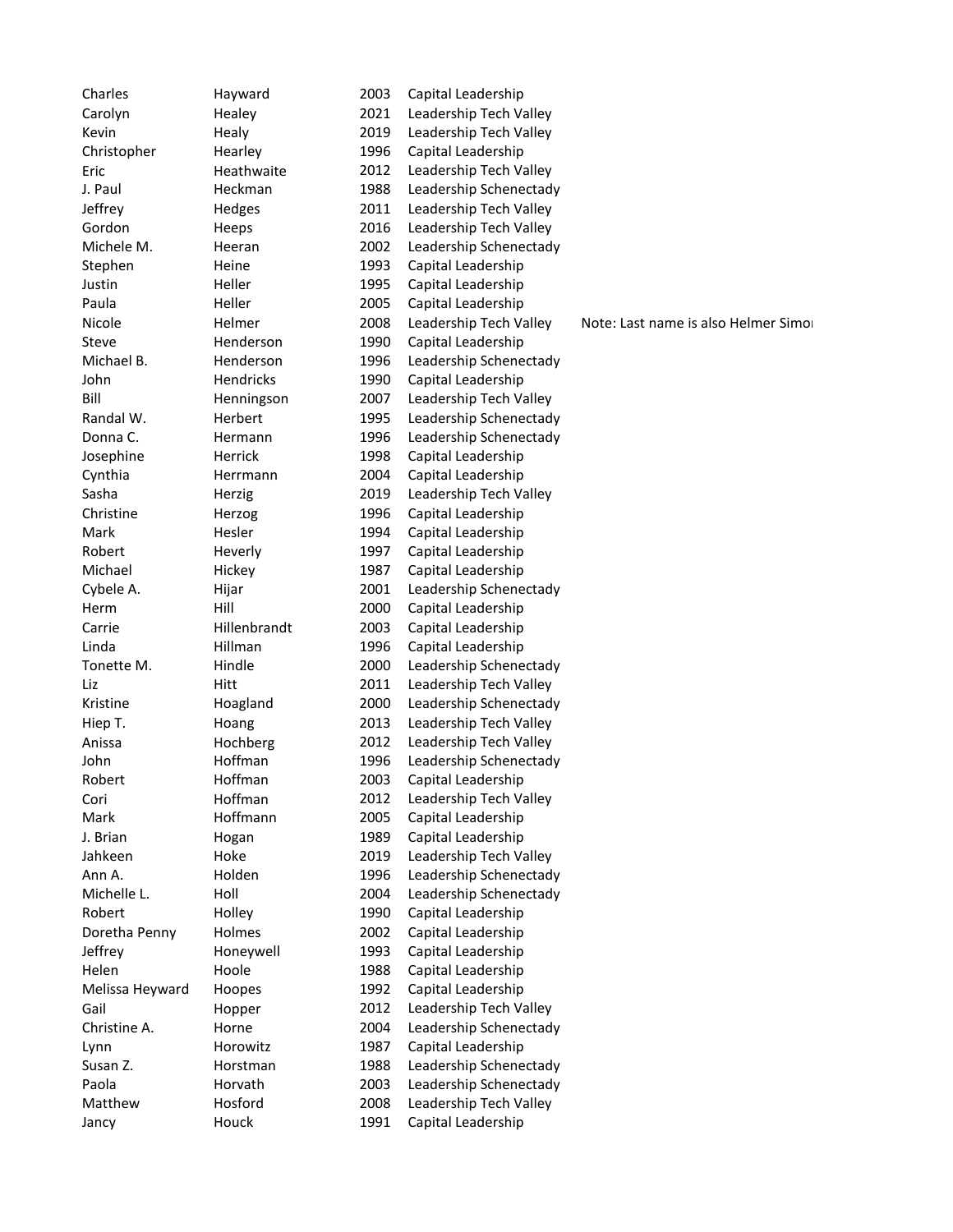Scott Houghtaling 1999 Capital Leadership Robin Houseknecht 2006 Leadership Schenectady Barbara L. **Howard** 1995 Leadership Schenectady Pamela **Howard** 2003 Capital Leadership James Howe 1994 Capital Leadership Donald F. **Howell, Jr.** 1998 Leadership Schenectady Robert Huber 2004 Capital Leadership Thomas J. Hudy 2003 Leadership Schenectady Peter Hughes 1989 Capital Leadership Ruby Hughes 1989 Capital Leadership Patrick Hughes 2006 Capital Leadership Stacey Hughes 2010 Leadership Tech Valley Matthew Hunt 2009 Leadership Tech Valley Michael Hurt 1995 Capital Leadership Daniel Hurteau 1999 Capital Leadership Chris Hutchinson 1997 Leadership Schenectady Nicholas Ihnatolya 2009 Leadership Tech Valley Terry Irish 1997 Leadership Tech Valley Gregory Jackson 1991 Capital Leadership Daniel Jacques 2008 Leadership Tech Valley Jeanne M. Jadwin 2002 Leadership Schenectady Margo Janack 2006 Capital Leadership Robert Jaquay 1992 Capital Leadership Scott Jarzombek 2017 Leadership Tech Valley R. Winifred Johnson 1987 Capital Leadership Karl Johnson 1989 Capital Leadership W. Kenneth Johnson 1993 Capital Leadership Lois **1994** Capital Leadership Gregg Johnson 2001 Capital Leadership Kenneth Johnson 2006 Leadership Schenectady Sarah Johnson 2011 Leadership Tech Valley Molly Johnston-Heck 2017 Leadership Tech Valley Noreen Jones 2003 Capital Leadership Samantha Jones 2007 Leadership Tech Valley Fredrick Jones 2016 Leadership Tech Valley Andrew Joslin 2008 Leadership Tech Valley Miriam E. Jurado 2002 Leadership Schenectady David Kadish 1989 Capital Leadership Joan Kahn-Schneider 1994 Capital Leadership Kristofer M. Kamburelis 2018 Leadership Tech Valley Kimberly B. Kaminski 1996 Leadership Schenectady Kathleen Kanai 2020 Leadership Tech Valley J. Michael Kane 1995 Leadership Schenectady Elissa Kane 2008 Leadership Tech Valley Arthur Kaplan 1994 Capital Leadership Janet Kaplan 2003 Capital Leadership Emily Keable 2021 Leadership Tech Valley Frank Keane 1989 Capital Leadership Brian Kearns 2016 Leadership Tech Valley Lori Kearsing 2004 Capital Leadership Beverly Keating 2005 Leadership Schenectady Meghan E. Keating 2013 Leadership Tech Valley Craig Craig Keefer 2007 Leadership Tech Valley Michael Keegan 1999 Capital Leadership Julie Michaels Keegan 2002 Capital Leadership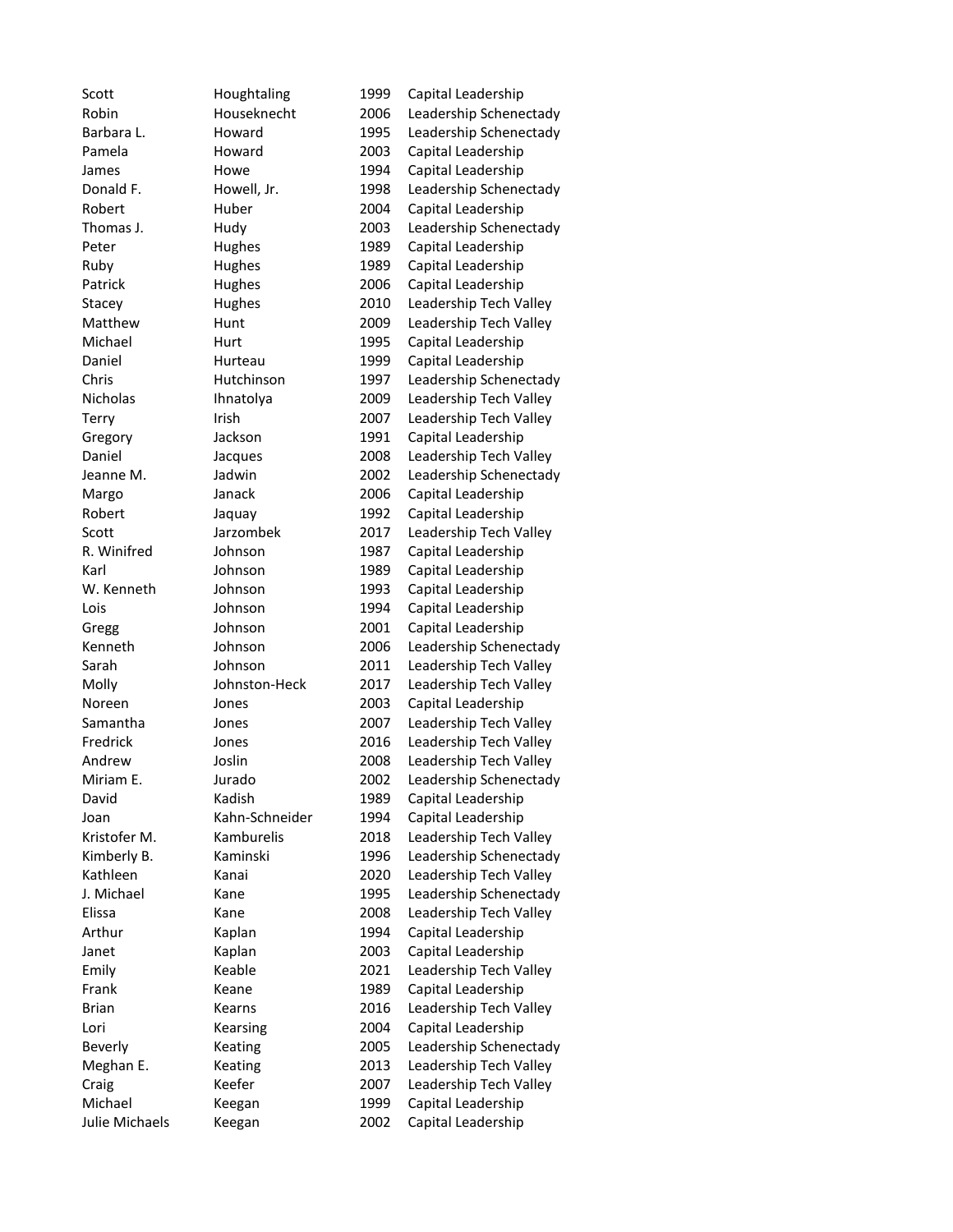| Mary Ann                 | Keeler          | 1997 | Capital Leadership     |                                     |
|--------------------------|-----------------|------|------------------------|-------------------------------------|
| Gershom                  | Keith           | 2020 | Leadership Tech Valley |                                     |
| <b>Bonnie</b>            | Keller          | 2005 | Leadership Schenectady |                                     |
| James                    | Kellerhouse     | 2006 | Capital Leadership     |                                     |
| <b>Christine Marbach</b> | Kellett         | 1995 | Capital Leadership     |                                     |
| Joseph                   | Kelley          | 2001 | Capital Leadership     |                                     |
| Robert                   | Kelly           | 2016 | Leadership Tech Valley |                                     |
| Jaclyn M.                | Kelly           | 2018 | Leadership Tech Valley |                                     |
| Karen                    | Kelly Hoblock   | 1992 | Capital Leadership     |                                     |
| Carl                     | Kempf           | 2007 | Leadership Tech Valley |                                     |
| Christopher              | Kennedy         | 2012 | Leadership Tech Valley |                                     |
| <b>Bridget</b>           | Kennedy         | 2019 | Leadership Tech Valley |                                     |
| Timothy E.               | Kensky          | 2013 | Leadership Tech Valley |                                     |
| Robert                   | Kent            | 2002 | Capital Leadership     |                                     |
| Martin                   | Kerins          | 2005 | Capital Leadership     |                                     |
| Audrey                   | Kibrick         | 1993 | Capital Leadership     |                                     |
| Howard V.                | Kibrick         | 2014 | Leadership Tech Valley |                                     |
| Todd                     | Kilburn         | 1998 | Leadership Schenectady |                                     |
| Bethany M.               | Killeen         | 1989 | Leadership Schenectady |                                     |
| Clenard A.               | Killikelly      | 2013 | Leadership Tech Valley |                                     |
| Steven                   | Kinley          | 2001 | Capital Leadership     |                                     |
| Melissa                  | Kintner         | 1998 | Capital Leadership     | Note: Last name now Aucompaugh      |
| Michael F.               | Kirk            | 1995 | Leadership Schenectady |                                     |
| Geoffrey                 | Kirkpatrick     | 2013 | Leadership Tech Valley |                                     |
| Paul                     | Kisselback      | 1999 | Capital Leadership     |                                     |
| Ellie                    | Kittle-Ingalsbe | 1993 | Capital Leadership     |                                     |
| Steve                    | Klein           | 2000 | Leadership Schenectady |                                     |
| Stuart                   | Klein           | 2007 | Leadership Tech Valley |                                     |
| Gregory                  | Klokiw          | 2009 | Leadership Tech Valley |                                     |
| Susan                    | Klug            | 1996 | Capital Leadership     | Note: last name also Gilchrest Klug |
| Monica                   | Knoll           | 2004 | Capital Leadership     |                                     |
| Robert A.                | Knowles, Jr.    | 1988 | Leadership Schenectady |                                     |
| Kristin E.               | Koehler         | 2014 | Leadership Tech Valley |                                     |
| Anthony                  | Koenig          | 1988 | Capital Leadership     |                                     |
| Andrew                   | Koenig          | 1997 | Capital Leadership     |                                     |
| Edmund                   | Kohlberg        | 1997 | Capital Leadership     |                                     |
| Benjamin S.              | Kornstein       | 2018 | Leadership Tech Valley |                                     |
| Walter                   | Koshykar        | 1993 | Capital Leadership     |                                     |
| Marco                    | Koshykar        | 2012 | Leadership Tech Valley |                                     |
| Andrew                   | Koski           | 2001 | Capital Leadership     |                                     |
| Maria C.                 | Kotary          | 2002 | Leadership Schenectady |                                     |
| Kyle                     | Kotary          | 2005 | Capital Leadership     |                                     |
| Kimberly J.              | Kotkoskie       | 2014 | Leadership Tech Valley |                                     |
| Edward                   | Kovalefsky      | 1991 | Capital Leadership     |                                     |
| Kathleen                 | Kozera Rowe     | 1993 | Capital Leadership     | Note: last name aslo listed as Rowe |
| Susan                    | Kratch          | 2000 | Leadership Schenectady |                                     |
| Russell                  | Kratz           | 1989 | Capital Leadership     |                                     |
| Holly                    | Kruchinski      | 2017 | Leadership Tech Valley |                                     |
| Nancy                    | Kruegler        | 1991 | Capital Leadership     |                                     |
| Michael                  | Kruzinski       | 2021 | Leadership Tech Valley |                                     |
| Sara                     | Kuder           | 2015 | Leadership Tech Valley |                                     |
| Dustin                   | Kudler          | 2018 | Leadership Tech Valley |                                     |
| Robert J.                | Kuelzow         | 1989 | Leadership Schenectady |                                     |
| Loretta                  | Kuhland         | 2006 | Capital Leadership     |                                     |
| Sharvari                 | Kulkarni        | 2009 | Leadership Tech Valley |                                     |
|                          |                 |      |                        |                                     |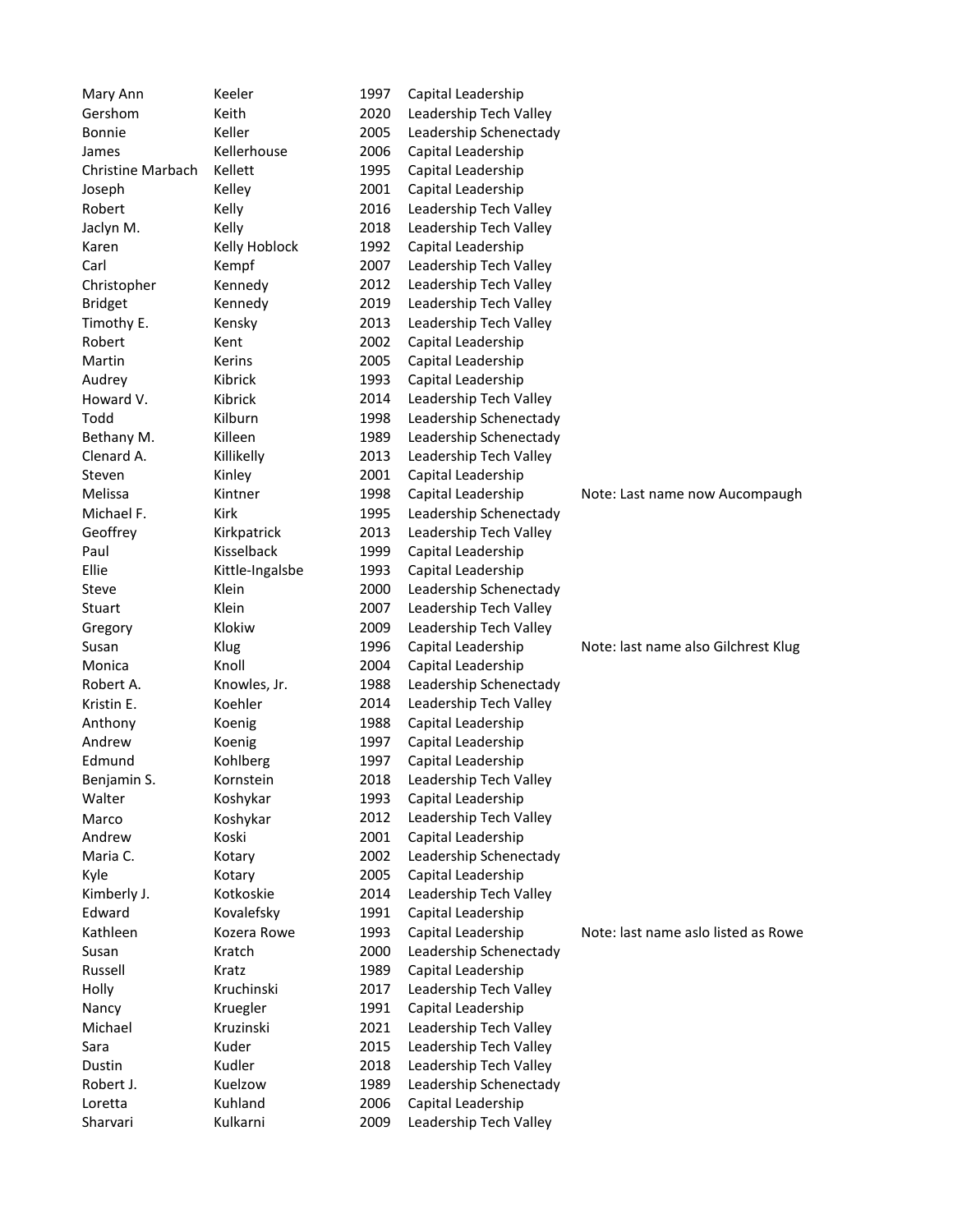| Paul                | Kutey             | 1991         | Capital Leadership                           |                            |
|---------------------|-------------------|--------------|----------------------------------------------|----------------------------|
| Tyler               | Kuznia            | 2019         | Leadership Tech Valley                       |                            |
| Amanda              | Kyle-Sprague      | 2016         | Leadership Tech Valley                       |                            |
| <b>Kris</b>         | Lachhander        | 2005         | Leadership Schenectady                       |                            |
| Stephen             | LaFleche          | 1997         | Capital Leadership                           |                            |
| Edward              | Lambert           | 2000         | Leadership Schenectady                       |                            |
| Jacob               | Lamme             | 2016         | Leadership Tech Valley                       |                            |
| David               | LaMontagne        | 1990         | Capital Leadership                           |                            |
| Brandi              | Landy             | 2015         | Leadership Tech Valley                       | Note: Last name was Miller |
| Joseph              | Landy             | 2016         | Leadership Tech Valley                       |                            |
| Don                 | Lang              | 1990         | Leadership Schenectady                       |                            |
| Kathy               | Lanni             | 1994         | Capital Leadership                           |                            |
| Elizabeth           | Lanning Snyder    | 2000         | Capital Leadership                           |                            |
| JoAnn               | LaPorta           | 1998         | Capital Leadership                           |                            |
| Richard             | LaRose            | 2004         | Capital Leadership                           |                            |
| Preeti              | Larson            | 2011         | Leadership Tech Valley                       |                            |
| Nathan              | Laskiewicz        | 1992         | Capital Leadership                           |                            |
| Peter               | Lauricella        | 2000         | Capital Leadership                           |                            |
| Jeffrey             | Lauridsen         | 2010         | Leadership Tech Valley                       |                            |
| Bryan               | LaVigne           | 2003         | Capital Leadership                           |                            |
| John                | Lawlor            | 2017         | Leadership Tech Valley                       |                            |
| Thomas J.           | Lawrence          | 1996         | Leadership Schenectady                       |                            |
| Michael             | Lawrence          | 2015         | Leadership Tech Valley                       |                            |
| Jennifer A.         | Lawrence          | 2018         | Leadership Tech Valley                       |                            |
| Brittany            | Lawton            | 2019         | Leadership Tech Valley                       |                            |
| Lynne               | Lazar             | 1998         | Leadership Schenectady                       |                            |
| <b>Brenda</b>       | Lee               | 1996         | Capital Leadership                           |                            |
| Seth R.             | Leech             | 2003         | Leadership Schenectady                       |                            |
| Darryl              | Leggieri          | 2005         | Capital Leadership                           |                            |
| Amy                 | Leisenfelder      | 2015         | Leadership Tech Valley                       |                            |
| Ruth                | Leistensnider     | 1997         | Capital Leadership                           |                            |
| Lynne               | Lekakis           | 2006         | Capital Leadership                           |                            |
| Christopher         | Lemire            | 2001         | Capital Leadership                           |                            |
| James               | Lenane            | 2010         | Leadership Tech Valley                       |                            |
| Christine           | Lenney            | 2012         | Leadership Tech Valley                       |                            |
| Nancy               | Lerner            | 1999         | Capital Leadership                           |                            |
| Jo Ann              | LeSage Nelson     | 1997         | Capital Leadership                           |                            |
| Neil                | Levine            | 1997         | Capital Leadership                           |                            |
| Carol               | Lewick            | 2003         | Capital Leadership                           |                            |
| Kathryn             | Leyden            | 2016         | Leadership Tech Valley                       |                            |
| Emily               | Light             | 2016         | Leadership Tech Valley                       |                            |
| Mary                | Lisa              | 2009         | Leadership Tech Valley                       |                            |
| Jason               | Little            | 2012         | Leadership Tech Valley                       |                            |
| Jing                | Liu               | 2015         | Leadership Tech Valley                       |                            |
| Elizabeth           | Livingstone       | 1991         | Capital Leadership                           |                            |
| Cyria M.            | Lobo              | 2002         | Leadership Schenectady                       |                            |
| Michael             |                   | 2020         | Leadership Tech Valley                       |                            |
| Linda               | Logan<br>London   | 1992         | Capital Leadership                           |                            |
| Steven              |                   | 1989         | Capital Leadership                           |                            |
|                     | Longo             |              |                                              |                            |
| Patrick<br>Victoria | Longo             | 2004         | Leadership Schenectady                       |                            |
| Kelly               | Looby             | 2018<br>2001 | Leadership Tech Valley<br>Capital Leadership |                            |
|                     | Lopez             |              |                                              |                            |
| Robert              | Lopez<br>Lovelace | 2005         | Capital Leadership                           |                            |
| Valerie             |                   | 2016         | Leadership Tech Valley                       |                            |
| Danielle Y.         | Lucarelli         | 2004         | Leadership Schenectady                       |                            |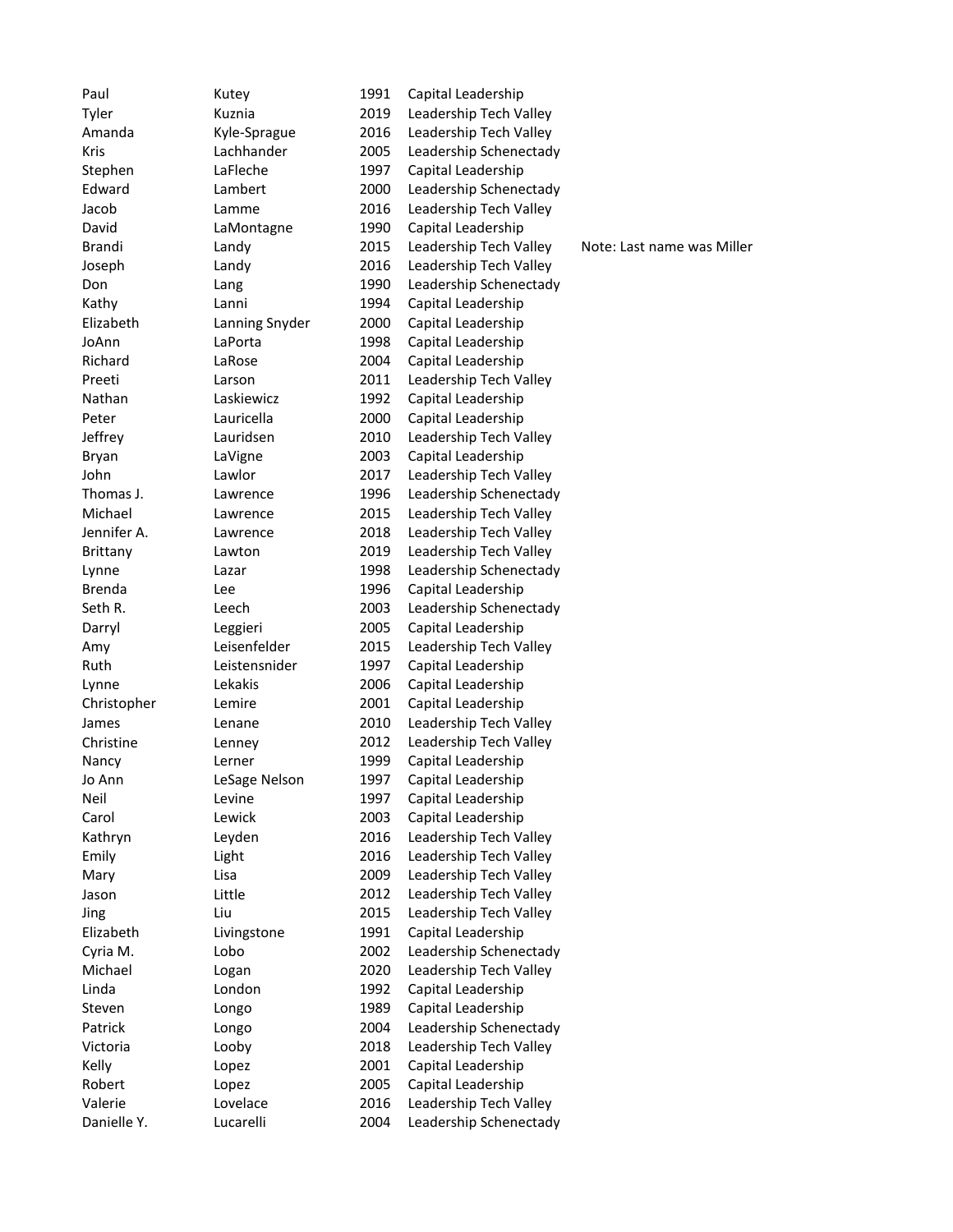| Charlie         | Lucia              | 2004 | Leadership Schenectady |
|-----------------|--------------------|------|------------------------|
| <b>Billie</b>   | Luisi-Potts        | 2001 | Capital Leadership     |
| Gina            | Lumia              | 2007 | Leadership Tech Valley |
| John            | Lutz               | 1990 | Capital Leadership     |
| Stacey          | Lybrand            | 2013 | Leadership Tech Valley |
| Mary-Alice      | Lynch              | 1989 | Leadership Schenectady |
| Martha          | Mabeus             | 2009 | Leadership Tech Valley |
| Pamela          | MacAffer           | 1995 | Capital Leadership     |
| John            | MacAffer           | 1996 | Capital Leadership     |
| Ann             | MacAffer, CCIM     | 1993 | Capital Leadership     |
| Patricia        | MacEnroe           | 1997 | Capital Leadership     |
| Nancy           | Machold            | 1987 | Capital Leadership     |
| Emily           | <b>MacWilliams</b> | 2012 | Leadership Tech Valley |
| Todd            | Maddalone          | 2008 | Leadership Tech Valley |
| Patra           | Madden             | 1999 | Leadership Schenectady |
| Jonathan        | Madden             | 2000 | Capital Leadership     |
| Louis           | Magliocca          | 2004 | Leadership Schenectady |
| Patricia        | Maguire            | 2003 | Capital Leadership     |
| Sean            | Maguire            | 2015 | Leadership Tech Valley |
| Jack            | Mahoney            | 1995 | Capital Leadership     |
| Ruth            | Mahoney            | 2002 | Capital Leadership     |
| Bryan           | Mahoney            | 2009 | Leadership Tech Valley |
| Stephen         | Malinowski         | 1998 | Capital Leadership     |
| Lisa            | Malone             | 2016 | Leadership Tech Valley |
| Maggie          | Mancinelli-Cahill  | 1998 | Capital Leadership     |
| Francesca       | Mancino            | 2013 | Leadership Tech Valley |
| Matthew         | Manella            | 2005 | Leadership Schenectady |
| Robert          | Manfredo           | 2011 | Leadership Tech Valley |
| Elizabeth       | Mankin             | 2005 | Capital Leadership     |
| Nicholas        | Manley             | 2002 | Capital Leadership     |
| Katie           | Manning-Hilton     | 2004 | Leadership Schenectady |
| Brooke A.       | Manrique           | 2013 | Leadership Tech Valley |
| Karen           | Mantas             | 2000 | Capital Leadership     |
| Ann             | Mantha             | 2007 | Leadership Tech Valley |
| Stephen         | Manzelli           | 2011 | Leadership Tech Valley |
| Shelly          | Marcantonio        | 2013 | Leadership Tech Valley |
| Nina            | Marinello          | 2003 | Capital Leadership     |
| Lucille         | Marion             | 1990 | Capital Leadership     |
| David           | Markell            | 1994 | Capital Leadership     |
| Patricia        | Marks              | 2010 | Leadership Tech Valley |
| James           | Marotta            | 2004 | Capital Leadership     |
| Merilee         | Marsh              | 1991 | Capital Leadership     |
| Alec            | Marshall           | 2017 | Leadership Tech Valley |
| Kingsley        | Martin             | 1988 | Capital Leadership     |
| Marilyn         | Martin             | 1989 | Leadership Schenectady |
| Darryl          | Martin             | 1993 | Capital Leadership     |
| Russ            | Martin             | 2005 | Leadership Schenectady |
| Lorraine        | Martin             | 2012 | Leadership Tech Valley |
| Charles D.      | Martin             | 2018 | Leadership Tech Valley |
| Michelle        | Martin             | 2019 | Leadership Tech Valley |
| Tamara          | Marziani           | 2019 | Leadership Tech Valley |
| Ron             | Mason              | 2000 | Capital Leadership     |
| Thomas X.       | Mason              | 2001 | Leadership Schenectady |
| Charles "Chuck" | Mason              | 2004 | Capital Leadership     |
| Christopher     | Massaroni          | 1996 | Capital Leadership     |
|                 |                    |      |                        |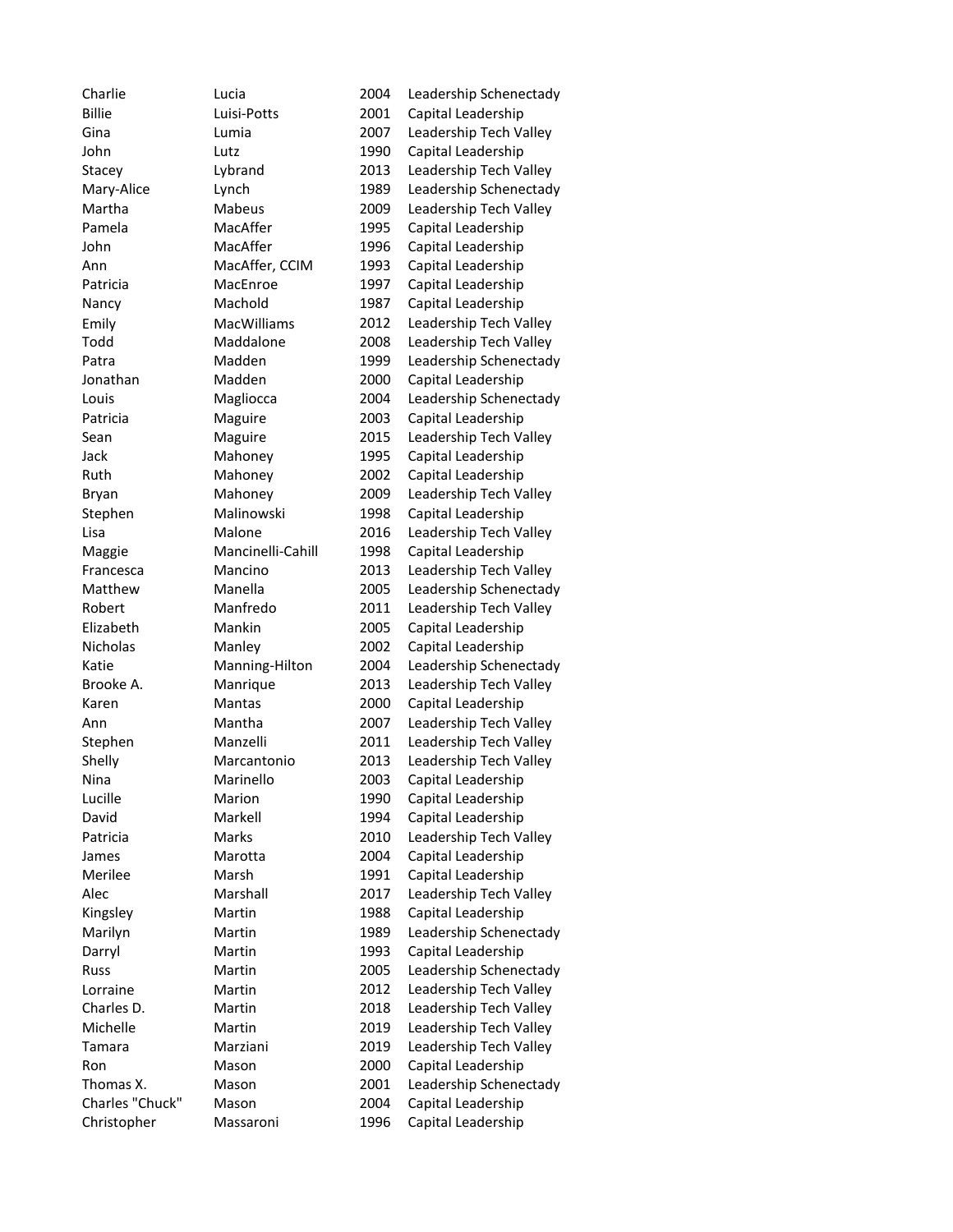| Norman       | Massry               | 2001 | Capital Leadership     |                               |
|--------------|----------------------|------|------------------------|-------------------------------|
| Kelly        | Mateja               | 2009 | Leadership Tech Valley |                               |
| Linda        | Mather               | 1999 | Capital Leadership     |                               |
| Susan        | Mathews, Ph.D.       | 1990 | Capital Leadership     |                               |
| Lori         | Matt Murphy          | 1993 | Capital Leadership     |                               |
| Veronica     | Mattas               | 1996 | Capital Leadership     |                               |
| Janet        | Matthews             | 1996 | Capital Leadership     |                               |
| Janet        | Mattis               | 2009 | Leadership Tech Valley |                               |
| <b>Brian</b> | Matula               | 2004 | Capital Leadership     |                               |
| Rena         | Mayberry             | 1987 | Capital Leadership     |                               |
| Frank        | Mayer                | 2004 | Capital Leadership     |                               |
| Lauren       | Mayer                | 2017 | Leadership Tech Valley | Note; Last name was Holzapfel |
| Matthew      | Mazzone              | 2009 | Leadership Tech Valley |                               |
| Marilyn      | <b>McCall Wiles</b>  | 1988 | Capital Leadership     |                               |
| Lisa         | McCarthy             | 2010 | Leadership Tech Valley | Note: last name was Antenucci |
| Thomas       | McCarville           | 1990 | Capital Leadership     |                               |
| Ann          | <b>McCullen Hess</b> | 2006 | Capital Leadership     |                               |
| Carol        | McCullough           | 1988 | Capital Leadership     |                               |
| Keith        | McDonald             | 1991 | Capital Leadership     |                               |
| Dennis       | McDonald             | 2000 | Capital Leadership     |                               |
| Joseph       | McDonald             | 2003 | Capital Leadership     |                               |
| Jacqueline   | McDonough            | 2001 | Leadership Schenectady |                               |
| Lindsey      | McEntire             | 2017 | Leadership Tech Valley |                               |
| Robert       | McEwan               | 1996 | Capital Leadership     |                               |
| <b>Brian</b> | McGarvey             | 1998 | Leadership Schenectady |                               |
| Kevin        | McGrath              | 2007 | Leadership Tech Valley |                               |
| John         | <b>McGuinness</b>    | 2000 | Leadership Schenectady |                               |
| Cynthia K.   | McGuire              | 1999 | Leadership Schenectady |                               |
| Carney       | McGuire              | 2010 | Leadership Tech Valley |                               |
| Bill         | McHugh               | 2004 | Leadership Schenectady |                               |
| Terry L.     | McKane               | 1999 | Leadership Schenectady |                               |
| Alanna       | McKiernan            | 2008 | Leadership Tech Valley |                               |
| Carolyn      | McLaughlin           | 2001 | Capital Leadership     |                               |
| Christine M. | McLear               | 2018 | Leadership Tech Valley |                               |
| Anthony      | McManus              | 2001 | Capital Leadership     |                               |
| Kelly        | McMurray             | 2015 | Leadership Tech Valley |                               |
| Dardis       | McNamee              | 1989 | Capital Leadership     |                               |
| H. Kevin     | McNeelege            | 2011 | Leadership Tech Valley |                               |
| Joseph       | McQueen              | 2002 | Leadership Schenectady |                               |
| Heather      | Meaney               | 2000 | Leadership Schenectady |                               |
| Dylan M.     | Medlock-Turek        | 2014 | Leadership Tech Valley | Note: Last name also Turek    |
| Jan Susan    | Medved               | 1988 | Capital Leadership     |                               |
| Ellen        | Melchionni           | 1998 | Capital Leadership     |                               |
| Agniebzka    | Mena                 | 2000 | Capital Leadership     |                               |
| Colleen      | Merays               | 2013 | Leadership Tech Valley |                               |
| Brian H.     | Merriam              | 2003 | Leadership Schenectady |                               |
| Jeffrey P.   | Merritt              | 1989 | Leadership Schenectady |                               |
| Mark         | Mesick               | 2011 | Leadership Tech Valley |                               |
| Tina         | Mesiti-Céas          | 2014 | Leadership Tech Valley |                               |
| Stacey M.    | Metro                | 2013 | Leadership Tech Valley |                               |
| Tracy        | Metzger              | 2000 | Capital Leadership     |                               |
| Melanie      | Metzger              | 2015 | Leadership Tech Valley |                               |
| Carol        | Meyer                | 2019 | Leadership Tech Valley |                               |
| Donna        | Michele              | 2005 | Leadership Schenectady |                               |
| Matthew W.   | Mickle               | 2013 | Leadership Tech Valley |                               |
|              |                      |      |                        |                               |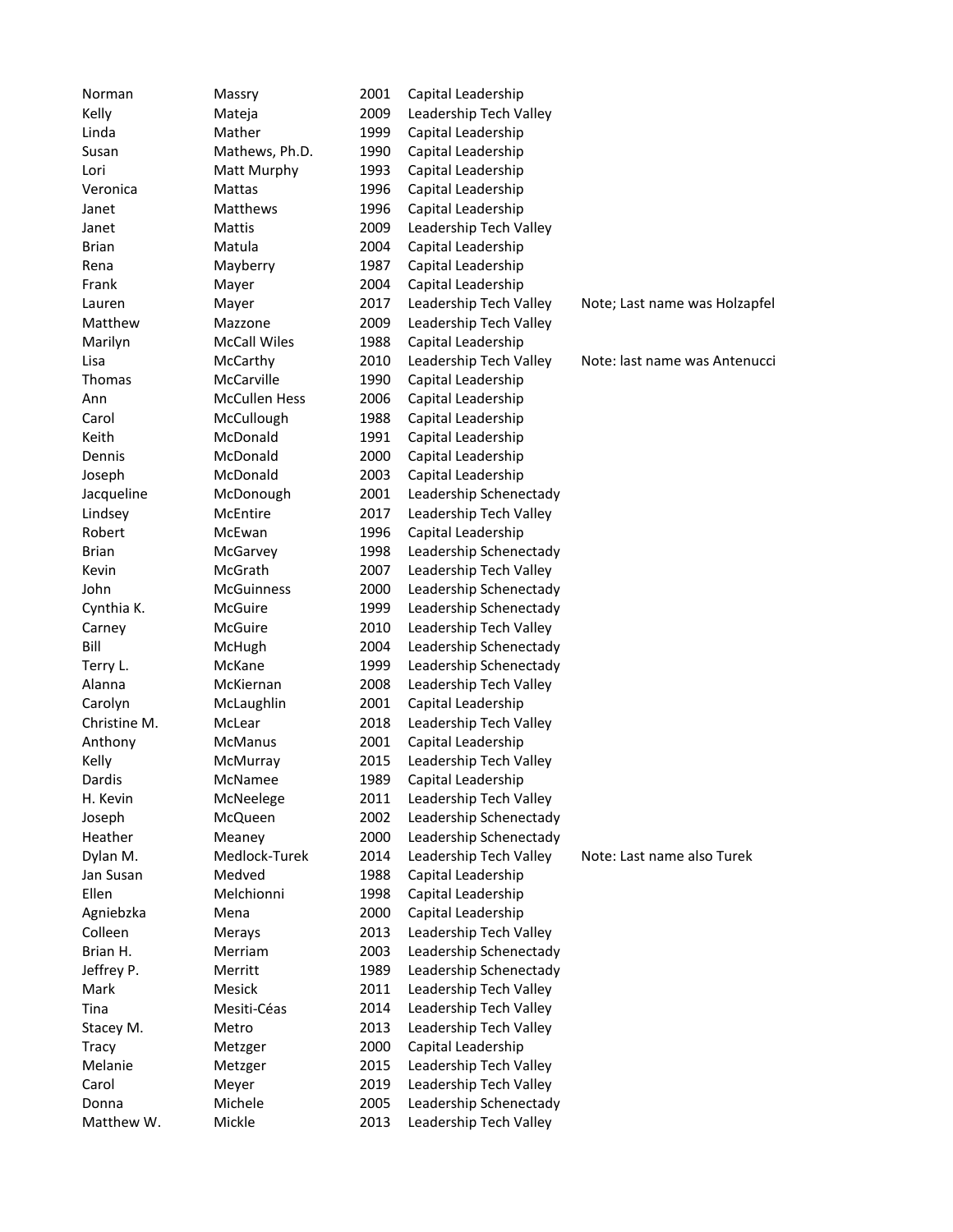| Lorna            | Middlebrough           | 1999 | Capital Leadership     |                                    |
|------------------|------------------------|------|------------------------|------------------------------------|
| Greg M.          | Mihalko                | 2014 | Leadership Tech Valley |                                    |
| Vincent          | Miles                  | 2019 | Leadership Tech Valley |                                    |
| Joseph           | Miller                 | 1996 | Capital Leadership     |                                    |
| Michael          | Miller                 | 2006 | Capital Leadership     |                                    |
| Samuel           | Miller                 | 2015 | Leadership Tech Valley |                                    |
| Kathleen         | Milne                  | 2001 | Leadership Schenectady |                                    |
| Thomas B.        | Milner                 | 1995 | Leadership Schenectady |                                    |
| Timothy          | Minahan                | 2000 | Capital Leadership     |                                    |
| Katie            | Mink                   | 2015 | Leadership Tech Valley |                                    |
| Melissa J.       | Minnick                | 1998 | Leadership Schenectady |                                    |
| Daniel           | Minns                  | 2021 | Leadership Tech Valley |                                    |
| Beverly          | Mitchell               | 1989 | Capital Leadership     |                                    |
| Alma             | Mitchell               | 1994 | Capital Leadership     |                                    |
| Brendan          | Mitchell               | 1996 | Leadership Schenectady |                                    |
| Dominick         | Mitchell, Jr.          | 2000 | Leadership Schenectady |                                    |
| Cathryn H.       | Mizbani                | 2004 | Leadership Schenectady |                                    |
| Tara             | Moffett                | 2004 | Capital Leadership     |                                    |
| <b>Tige</b>      | Monacelli              | 2012 | Leadership Tech Valley |                                    |
| Paula            | Monaco                 | 2013 | Leadership Tech Valley |                                    |
| Carole           | Montepare              | 1993 | Capital Leadership     |                                    |
| Patricia         | <b>Montone Charvat</b> | 1989 | Capital Leadership     |                                    |
| K. Leela         | Moore                  | 2006 | Leadership Schenectady |                                    |
| Courtney H.      | Moore                  | 2014 | Leadership Tech Valley |                                    |
| Marlene          | Morales                | 2021 | Leadership Tech Valley |                                    |
| Sheri            | Moreno, Esq.           | 2002 | Capital Leadership     |                                    |
| Michael          | Morrell                | 2006 | Capital Leadership     |                                    |
| Don              | Morrell                | 2009 | Leadership Tech Valley |                                    |
| <b>Brian</b>     | Morrissey              | 2003 | Capital Leadership     |                                    |
| Mary Helen       | Moses                  | 1989 | Capital Leadership     |                                    |
| Sophie           | Moss                   | 2021 | Leadership Tech Valley |                                    |
| Reshma           | Mulchandani            | 2020 | Leadership Tech Valley |                                    |
| Jim              | Mulligan               | 1998 | Capital Leadership     |                                    |
| Bill             | Mulligan               | 2006 | Leadership Schenectady |                                    |
| Laura            | <b>Munkres</b>         | 2015 | Leadership Tech Valley | Note: Last name was Persico        |
| William          | Munro                  | 1993 | Capital Leadership     |                                    |
| <b>Barbara</b>   | Murphy                 | 1992 | Capital Leadership     |                                    |
| Theresa A.       | Murphy                 | 2002 | Leadership Schenectady |                                    |
| Christine        | Murphy                 | 2008 | Leadership Tech Valley |                                    |
| Meaghan          | Murphy                 | 2016 | Leadership Tech Valley |                                    |
| Claire E.        | Murphy                 | 2018 | Leadership Tech Valley |                                    |
| Evangeline (Lin) | Murray                 | 2021 | Leadership Tech Valley |                                    |
| Coleen           | Murtagh Paratore       | 1988 | Capital Leadership     | Note: Last name also just Paratore |
| Steven           | Muth                   | 2017 | Leadership Tech Valley |                                    |
| <b>Beth</b>      | Muthersbaugh           | 2004 | Capital Leadership     |                                    |
| Robert           | Muzerall               | 1990 | Capital Leadership     |                                    |
| Christopher J.   | Myers                  | 2002 | Leadership Schenectady |                                    |
| <b>Therese</b>   | Myers                  | 2004 | Capital Leadership     |                                    |
| Lois             | <b>Myers</b>           | 2011 | Leadership Tech Valley |                                    |
| Valerie          | <b>Myers</b>           | 2012 | Leadership Tech Valley |                                    |
| Michelle         | Naccarato              | 1999 | Leadership Schenectady |                                    |
| Sharon A.        | Nadler                 | 2004 | Leadership Schenectady |                                    |
| Thomas J.        | Nasadoski, Jr.         | 2014 | Leadership Tech Valley |                                    |
| Howard           | Nelson                 | 1996 | Capital Leadership     |                                    |
| Katie            | Nelson                 | 2021 | Leadership Tech Valley |                                    |
|                  |                        |      |                        |                                    |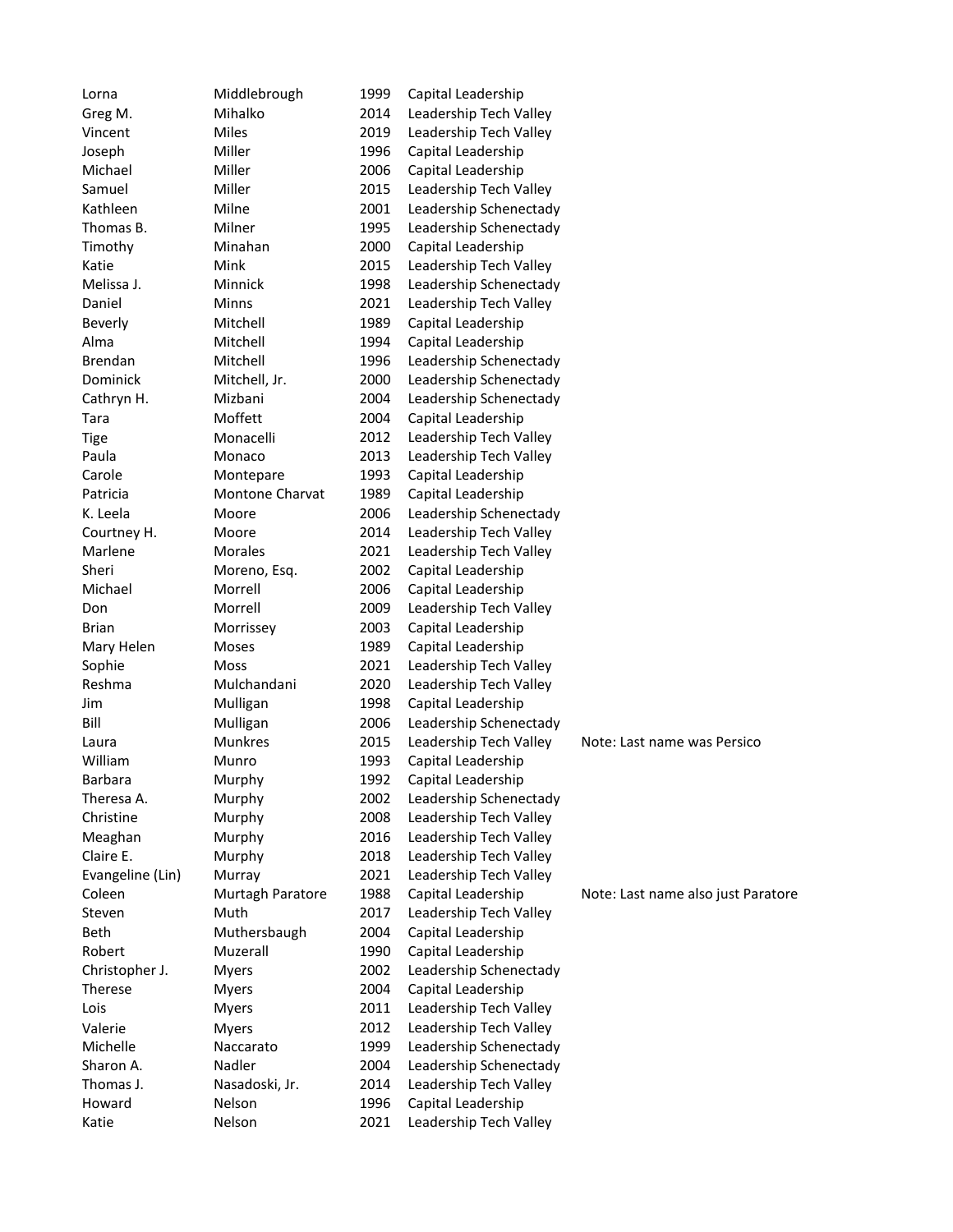Raymond Neubauer 1990 Capital Leadership Andrew Neubauer 2013 Leadership Tech Valley Christina Neuberger 2021 Leadership Tech Valley David Newell 1991 Capital Leadership Michele Mewell 2016 Leadership Tech Valley Karl Newton 2008 Leadership Tech Valley Robert Nichols 1996 Capital Leadership Lorraine Nicklaw 2002 Leadership Schenectady Eric Niehaus 1995 Capital Leadership Judith A. Nocera 1989 Leadership Schenectady J. Kelly Nolan 1998 Leadership Schenectady Donald Noland 2005 Capital Leadership Christopher Nolin 2013 Leadership Tech Valley Barbara Norton-Lorraine 1997 Leadership Schenectady Helen Novak 1991 Capital Leadership Harris Oberlander 2008 Leadership Tech Valley Moira O'Brien 1993 Capital Leadership Maureen A. C'Brien 1998 Leadership Schenectady Timothy O'Brien 2000 Capital Leadership Kevin **O'Connor** 1987 Capital Leadership Suzanne O'Connor 1998 Capital Leadership Mary Clare **O'Connor** 2003 Leadership Schenectady Christopher E. O'Connor 2014 Leadership Tech Valley Megan O'Connor-Hebert 2002 Capital Leadership Brian O'Donnell 1996 Capital Leadership Thomas O'Donnell 2012 Leadership Tech Valley Benjamin Oevering 2015 Leadership Tech Valley Michele **O'Hare** 1989 Capital Leadership Janice O'Keeffe 2015 Leadership Tech Valley Donna O'Leary 2006 Capital Leadership Kevin O'Leary 2012 Leadership Tech Valley Joshua O'Leary 2017 Leadership Tech Valley Margaret O'Neill, Au.D 1994 Capital Leadership Elisabeth Orford 1992 Capital Leadership Kay O'Shaughnessy 1994 Capital Leadership Scott Cosswald 2010 Leadership Tech Valley Bruce C. Costerhout 1988 Leadership Schenectady Kate **Otis** Otis 2016 Leadership Tech Valley Richard Otis 2017 Leadership Tech Valley Marilyn Otto 2003 Capital Leadership John F. Change Communist Communist Communist Communist Communist Communist Communist Communist Communist Communist Communist Communist Communist Communist Communist Communist Communist Communist Communist Communist Communi Thomas Owens 2000 Capital Leadership Carol Owsiany 1996 Capital Leadership Alex E. Change 2001 Leadership Schenectady Robert Pacenza 1996 Capital Leadership Gail Padalino 2017 Leadership Tech Valley Jean Ekland Padula 1992 Capital Leadership Penelope A. Pajak 1988 Leadership Schenectady Deneen Palmateer 2019 Leadership Tech Valley Dominick J. (D.J.) Panetta 2004 Capital Leadership Whitney Pangburn 2019 Leadership Tech Valley Andrea Paone 2007 Leadership Tech Valley Michael Paparian 2001 Capital Leadership William Pape 1991 Capital Leadership Jacqueline Pappalardi 1998 Capital Leadership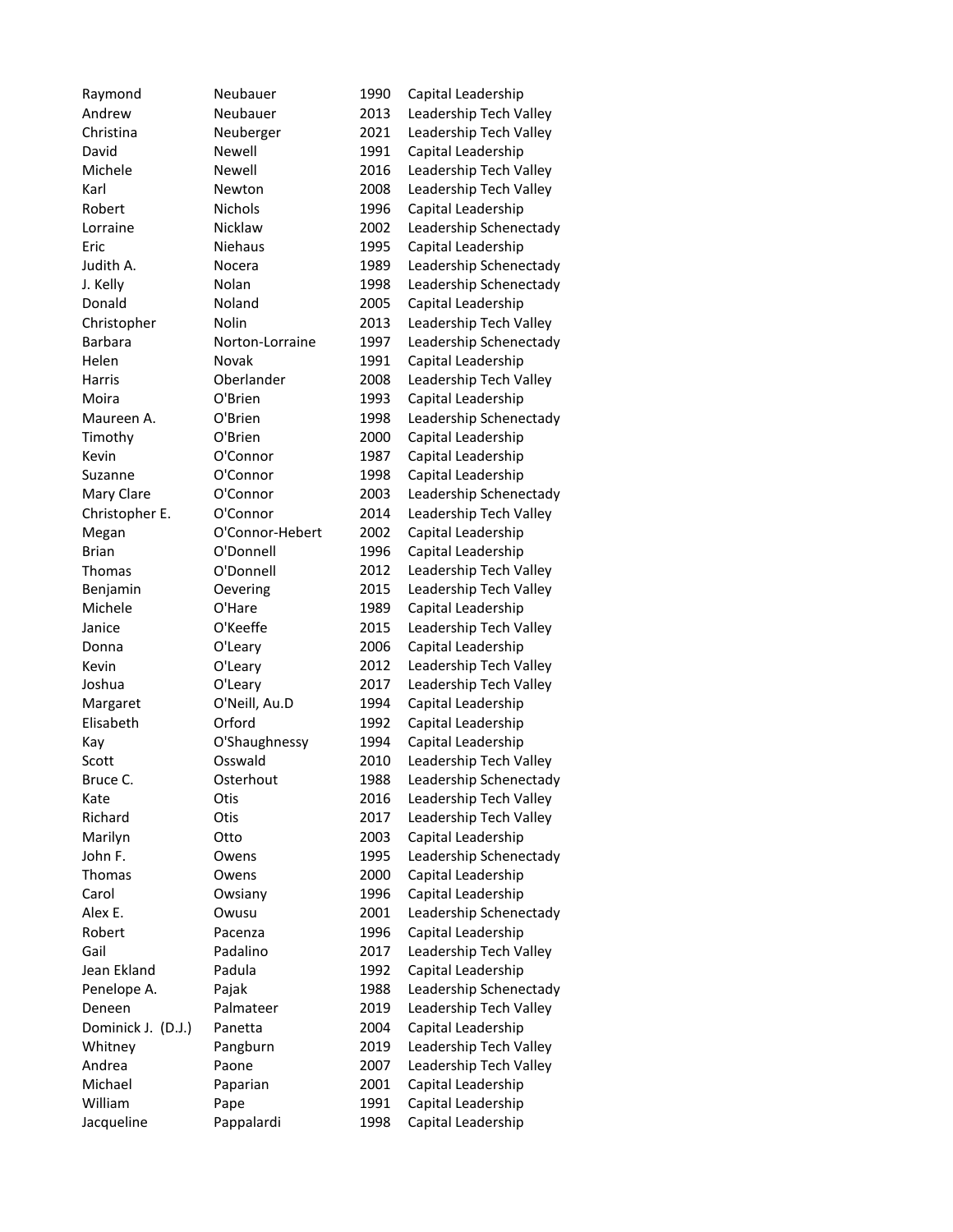| Kimberlee        | Parker                             | 2003 | Capital Leadership     |                             |
|------------------|------------------------------------|------|------------------------|-----------------------------|
| Brennen          | Parker                             | 2008 | Leadership Tech Valley |                             |
| Sharon L.        | Parys                              | 1998 | Leadership Schenectady | Note: Last name was Sager   |
| Carmel           | Patrick                            | 1997 | Capital Leadership     |                             |
| Susan            | Patterson                          | 2007 | Leadership Tech Valley |                             |
| Lawrence         | Pearson                            | 1990 | Capital Leadership     |                             |
| Marguerite       | Pearson                            | 2000 | Leadership Schenectady |                             |
| Sarah            | Pechar                             | 2003 | Leadership Schenectady |                             |
| Richard          | Peckham                            | 1999 | Capital Leadership     |                             |
| Susan            | Pedo                               | 1998 | Capital Leadership     |                             |
| Katherine        | Pelham                             | 1989 | Capital Leadership     |                             |
| Kristan          | Pelletier                          | 2010 | Leadership Tech Valley |                             |
| Jamie M.         | Peluso                             | 2013 | Leadership Tech Valley | Note: Last name was Boyle   |
| Joseph           | Pennisi                            | 1993 | Capital Leadership     |                             |
| William (Bill)   | Pennock                            | 2021 | Leadership Tech Valley |                             |
| Leesa            | Perazzo                            | 2008 | Leadership Tech Valley |                             |
| Anthony          | Perez Cassino                      | 1997 | Capital Leadership     |                             |
| Natasha          | Pernicka                           | 2008 | Leadership Tech Valley |                             |
| Kelly            | Person                             | 2019 | Leadership Tech Valley |                             |
| Brenda           | Peters                             | 1989 | Leadership Schenectady |                             |
| Eric             | Peterson                           | 1992 | Capital Leadership     |                             |
| Gary             | Petrosino                          | 1992 | Capital Leadership     |                             |
| Barbara          | Pettengill                         | 2017 | Leadership Tech Valley |                             |
| Diane            | Peverly                            | 1993 | Capital Leadership     |                             |
| Marco            | Pezzuto                            | 2012 | Leadership Tech Valley |                             |
| Ann              | Phaup                              | 1988 | Leadership Schenectady |                             |
| Grace            | Phelan                             | 2004 | Capital Leadership     |                             |
| Kimberleigh      | Phelan                             | 2004 | Capital Leadership     |                             |
| Kyla             | Philbrook                          | 2021 | Leadership Tech Valley |                             |
| Thomas           | Piccin                             | 2010 | Leadership Tech Valley |                             |
| Margaret         | <b>Picotte MacClarence</b>         | 1997 | Capital Leadership     |                             |
| Rosemarie        | Pierce                             | 2000 | Leadership Schenectady |                             |
| Samuel           | Pierre                             | 2021 | Leadership Tech Valley |                             |
| Barbara Kane     | Pilliod                            | 2002 | Capital Leadership     |                             |
| Linda M.         | Pinckney                           | 2004 | Leadership Schenectady |                             |
| Charles D.       | Pinckney                           | 2014 | Leadership Tech Valley |                             |
| Katie            | Pindiak                            | 2009 | Leadership Tech Valley | Note: last name also O'Hare |
| Kathleen         | Pingelski                          | 2010 | Leadership Tech Valley |                             |
| Michael A.       | Pingitore                          | 2013 | Leadership Tech Valley |                             |
| Tracy            | Pitcher                            | 2003 | Capital Leadership     |                             |
| Remo             | Pizzichemi                         | 1992 | Capital Leadership     |                             |
| Robert           | Plattner                           | 1993 | Capital Leadership     |                             |
| John             | Pocorobba                          | 2004 | Capital Leadership     |                             |
| Robert           | Poczik                             | 1987 | Capital Leadership     |                             |
| Martha           | Pofit                              | 1987 | Capital Leadership     |                             |
|                  | Poklemba                           | 1989 | Leadership Schenectady |                             |
| Jane<br>Michael  | Poling                             | 1992 |                        |                             |
|                  |                                    |      | Capital Leadership     |                             |
| Debra<br>Vincent | <b>Pollard Perez</b><br>Polsinelli | 2009 | Leadership Tech Valley |                             |
|                  |                                    | 2010 | Leadership Tech Valley |                             |
| Heidi            | Pomainville                        | 2015 | Leadership Tech Valley |                             |
| Christine A.     | Ponzillo                           | 1988 | Leadership Schenectady |                             |
| Katie L.         | Poole                              | 2018 | Leadership Tech Valley |                             |
| Anne             | Pope                               | 1989 | Capital Leadership     |                             |
| N. Gwen          | Pope                               | 1995 | Leadership Schenectady |                             |
| Marion           | Porterfield-Pierce                 | 1997 | Leadership Schenectady |                             |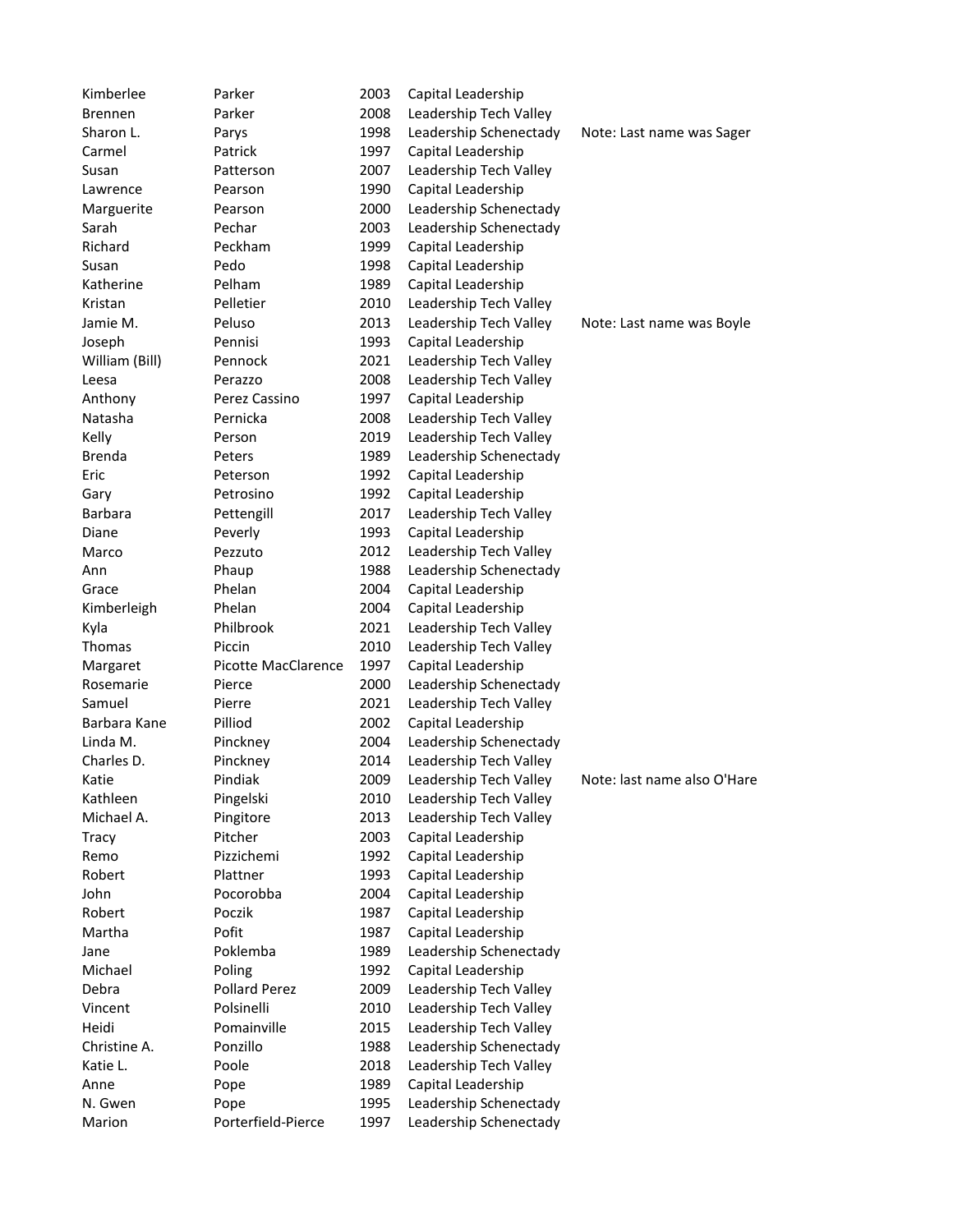| Robyn             | Posson          | 2006 | Leadership Schenectady |                                       |
|-------------------|-----------------|------|------------------------|---------------------------------------|
| Libby             | Post            | 2003 | Capital Leadership     |                                       |
| Nan               | Poston          | 2003 | Leadership Schenectady |                                       |
| Gina R.           | Potfora         | 1996 | Leadership Schenectady |                                       |
| Karen             | Potter          | 1997 | Capital Leadership     |                                       |
| Vassiliki (Vasso) | Potter          | 2020 | Leadership Tech Valley |                                       |
| Claudine          | Potvin-Giordano | 2016 | Leadership Tech Valley |                                       |
| Deborah           | Poulin          | 2002 | Capital Leadership     |                                       |
| Gregory           | Powell          | 2020 | Leadership Tech Valley |                                       |
| Andi              | Pratt           | 2016 | Leadership Tech Valley |                                       |
| Thomas            | Prawdzik        | 1987 | Leadership Schenectady |                                       |
| Carol             | Praylor         | 1990 | Capital Leadership     |                                       |
| Connor            | Preece          | 2021 | Leadership Tech Valley |                                       |
| Justin R.         | Priddle         | 2014 | Leadership Tech Valley |                                       |
| Ross              | Prinzo          | 1995 | Capital Leadership     |                                       |
| Denise            | Pritchard       | 2002 | Capital Leadership     |                                       |
|                   | Pritchard       | 2006 |                        |                                       |
| Joanna            | Prividera       | 2015 | Leadership Schenectady |                                       |
| John              |                 |      | Leadership Tech Valley |                                       |
| Olivia            | Prout           | 2016 | Leadership Tech Valley |                                       |
| Robert            | Provost         | 1987 | Capital Leadership     |                                       |
| Richard           | Provost         | 1988 | Capital Leadership     |                                       |
| Stephanie E.      | Przybylek       | 2002 | Leadership Schenectady |                                       |
| Mary Kim          | Purcell         | 2001 | Capital Leadership     |                                       |
| Caryl             | Purdue          | 1988 | Leadership Schenectady |                                       |
| Kathy             | Quandt          | 1999 | Capital Leadership     |                                       |
| Kevin             | Quaranto        | 2021 | Leadership Tech Valley |                                       |
| Sherry            | Quinn           | 2003 | Capital Leadership     |                                       |
| Jennifer          | Quinn           | 2006 | Capital Leadership     |                                       |
| Jan               | Quitzau         | 1993 | Capital Leadership     |                                       |
| Craig             | Radliff         | 2003 | Leadership Schenectady |                                       |
| Elsa              | Radliff         | 2006 | Leadership Schenectady |                                       |
| Jennifer          | Radz            | 2013 | Leadership Tech Valley |                                       |
| Susan             | Radzyminski     | 2001 | Capital Leadership     |                                       |
| Christina         | Rajotte         | 2008 | Leadership Tech Valley |                                       |
| John M.           | Rajter          | 1995 | Leadership Schenectady |                                       |
| Ravi              | Ramdath         | 2019 | Leadership Tech Valley |                                       |
| Rita              | Ramos           | 2015 | Leadership Tech Valley |                                       |
| Donald            | Ranck           | 2003 | Capital Leadership     |                                       |
| Ty                | Randall         | 2012 | Leadership Tech Valley |                                       |
| Susan             | Rank            | 2001 | Leadership Schenectady |                                       |
| Joseph M.         | Realbuto        | 1996 | Leadership Schenectady |                                       |
| Kathryn           | Rebenack        | 2003 | Leadership Schenectady |                                       |
| Richard           | Reed            | 1995 | Capital Leadership     |                                       |
| Christopher       | Reeves          | 2018 | Leadership Tech Valley |                                       |
| Jennifer          | Regelski-Rotman | 2012 | Leadership Tech Valley | Note: Last name is also just Regelski |
| Deborah           | Reid            | 2000 | Leadership Schenectady |                                       |
| Kevin             | Reilly          | 1991 | Capital Leadership     |                                       |
| John              | Reilly          | 2000 | Capital Leadership     |                                       |
| Carol             | Reiser          | 1999 | Capital Leadership     |                                       |
| Ty                | Remington       | 2005 | Leadership Schenectady |                                       |
| Janice            | Renna           | 1997 | Capital Leadership     |                                       |
| Jeffrey           | Resnik          | 1991 | Capital Leadership     |                                       |
| Sarah             | Retersdorf      | 2017 | Leadership Tech Valley |                                       |
| Nancy Flacke      | Reuss           | 1995 | Capital Leadership     |                                       |
| Jennifer          | Rexius          | 2015 | Leadership Tech Valley |                                       |
|                   |                 |      |                        |                                       |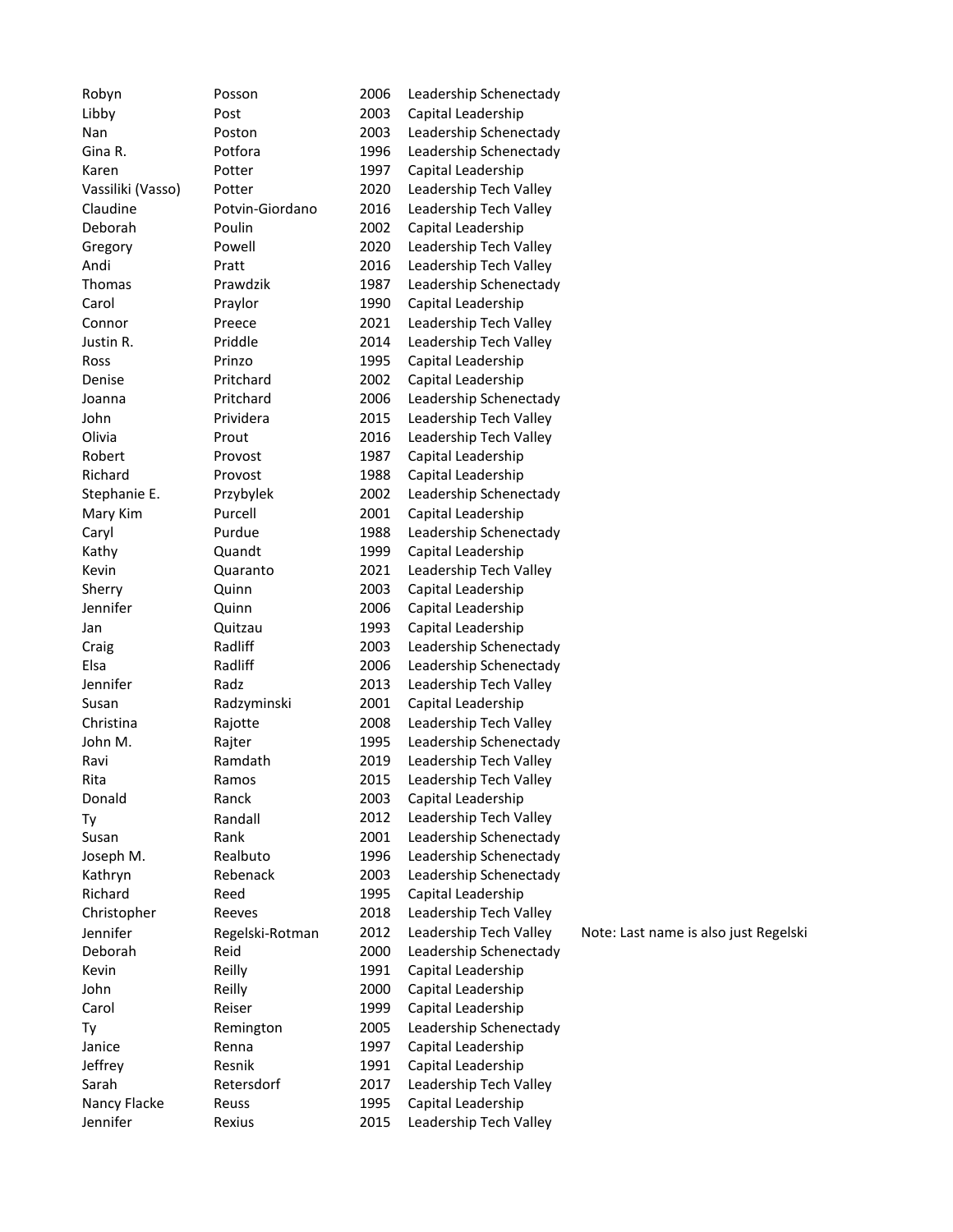| Meredith Clements Rice |                     | 2016 | Leadership Tech Valley                       |
|------------------------|---------------------|------|----------------------------------------------|
| Jennifer               | Rice                | 2020 | Leadership Tech Valley                       |
| Paul                   | Rickard             | 1989 | Capital Leadership                           |
| Harriet                | Rifkin              | 1992 | Capital Leadership                           |
| Geoffrey               | Rightmyer           | 2016 | Leadership Tech Valley                       |
| Timothy                | Riley               | 2001 | Capital Leadership                           |
| William A.             | Rinchik             | 1988 | Leadership Schenectady                       |
| Barry                  | Rings               | 2017 | Leadership Tech Valley                       |
| Edward                 | Rising              | 2002 | Leadership Schenectady                       |
| Thomas                 | Rissberger          | 1999 | Capital Leadership                           |
| Kara                   | Ritschdorff         | 2017 | Leadership Tech Valley                       |
| Jennifer               | Rizzo               | 2008 | Leadership Tech Valley                       |
| Jennifer               | <b>Robbins</b>      | 2010 | Leadership Tech Valley                       |
| Joan                   | Roberts             | 1999 | Capital Leadership                           |
| Randy                  | Roberts             | 2000 | Leadership Schenectady                       |
| Marva Joyce            | Robinson            | 1998 | Leadership Schenectady                       |
| Charles                | Robinson            | 2009 | Leadership Tech Valley                       |
| Meredith               | Robison             | 2015 | Leadership Tech Valley                       |
| Amy M.                 | Robson              | 2014 | Leadership Tech Valley                       |
| Pat                    | Rocchi              | 1988 | Leadership Schenectady                       |
| Andrew                 | Rodrigue            | 2020 | Leadership Tech Valley                       |
| James                  | Rodriguez           | 2004 | Leadership Schenectady                       |
| Jorge A.               | Rodriguez           | 2014 | Leadership Tech Valley                       |
| Andrea                 | <b>Rogers Barry</b> | 2005 | Capital Leadership                           |
| Linda                  | Rohmer              | 1990 | Leadership Schenectady                       |
| Barbara                | Roland-Milano       | 1998 | Capital Leadership                           |
| Alex                   | Romanovich          | 1996 | Capital Leadership                           |
| Kathleen               | Rooney              | 1987 | Leadership Schenectady                       |
| Mollie                 | Rooney              | 1994 | Capital Leadership                           |
| Michael                | Rosch               | 1996 | Capital Leadership                           |
| Andrew                 | Rose                | 1992 | Capital Leadership                           |
| Sue Ellen              | Rose                | 2001 | Capital Leadership                           |
| Bart A.                | Roselli             | 1997 | Leadership Schenectady                       |
| Stephanie A.           | Ross                | 2018 | Leadership Tech Valley                       |
| Daniel                 | Round               | 1989 | Leadership Schenectady                       |
| Sheilah                | Rourke              | 1991 | Capital Leadership                           |
| Steven                 | Rowe                | 1995 | Capital Leadership                           |
| Cori                   | Rowe                | 2006 | Leadership Schenectady                       |
| Timothy                | Rudge               | 2006 | Capital Leadership                           |
| Kenneth                | Rudolph             | 1993 | Capital Leadership                           |
| Deirdre                | Rudolph             | 2006 | Capital Leadership                           |
| Margaret               | Rudzinski           | 1995 | Capital Leadership                           |
| Dean                   | Rueckert            | 1994 | Capital Leadership                           |
| Deborah                | Ruggiero            | 2017 | Leadership Tech Valley                       |
| Patricia               | Rush                | 1988 | Leadership Schenectady                       |
| Marjorie               | Rush                | 2001 | Capital Leadership                           |
| Scott                  | Russell             | 1997 | Leadership Schenectady                       |
| Stephen J.             | Russell             | 2003 | Leadership Schenectady                       |
| Mary Alice             | Russo               | 1997 | Capital Leadership                           |
| James                  |                     | 1990 | Capital Leadership                           |
| Rachel                 | Ryan                | 2010 |                                              |
| John                   | Ryan<br>Sabol       | 1996 | Leadership Tech Valley<br>Capital Leadership |
| Gail Alter             |                     | 1997 |                                              |
| Nischinth              | Sacco<br>Sadhak     |      | Capital Leadership<br>Leadership Tech Valley |
| Rebecca                | Sadlon              | 2016 |                                              |
|                        |                     | 2013 | Leadership Tech Valley                       |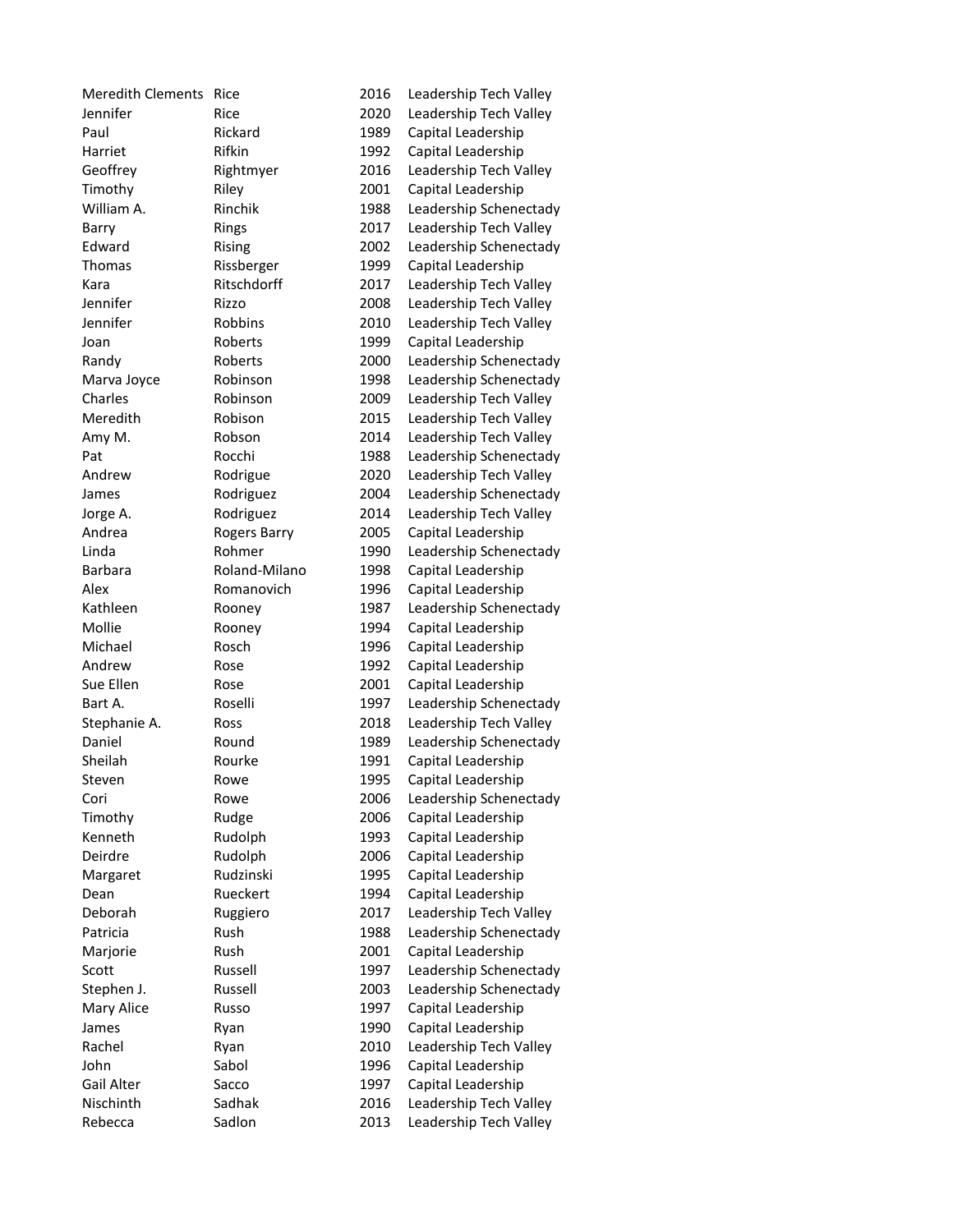| James              | Salengo               | 2011 | Leadership Tech Valley |                                      |
|--------------------|-----------------------|------|------------------------|--------------------------------------|
| Patricia           | Salkin                | 1996 | Capital Leadership     |                                      |
| Todd               | Salvesvold            | 2006 | Leadership Schenectady |                                      |
| John               | Samatulski            | 2002 | Leadership Schenectady |                                      |
| David              | Sampson               | 2005 | Leadership Schenectady |                                      |
| Jennifer L.        | Sanderson             | 2018 | Leadership Tech Valley |                                      |
| Angelo             | Santabarbara          | 2011 | Leadership Tech Valley |                                      |
| Sandy              | Sargeant              | 2011 | Leadership Tech Valley |                                      |
| Terri              | <b>Scalise Roller</b> | 1999 | Capital Leadership     |                                      |
| Mary               | Scanlan               | 1991 | Capital Leadership     |                                      |
| Regina             | Scarano-LaGatta       | 1991 | Capital Leadership     |                                      |
| Kristin            | Schab                 | 2020 | Leadership Tech Valley |                                      |
| Marcia             | Schaefer              | 1987 | Capital Leadership     | Note: Last name is also Gordon Schar |
| Kevin              | Schaefer              | 2004 | Capital Leadership     |                                      |
| Alta               | Schallehn             | 1990 | Capital Leadership     |                                      |
| Angelina           | Schaller              | 1992 | Capital Leadership     |                                      |
| Lawrence           | Schechter             | 1998 | Capital Leadership     |                                      |
| Cynthia            | Scheuer               | 1995 | Capital Leadership     |                                      |
| Stephen            | Schifley              | 1999 | Capital Leadership     |                                      |
| Mo                 | Schifley              | 2000 | Capital Leadership     |                                      |
| Amber              | Schiller              | 2020 | Leadership Tech Valley |                                      |
| Cindy              | Schmehl               | 2004 | Capital Leadership     |                                      |
| <b>Brian</b>       | Schneider             | 2008 | Leadership Tech Valley |                                      |
| Robert             | Schofield             | 2002 | Capital Leadership     |                                      |
| Kristin            | Schon                 | 2003 | Capital Leadership     |                                      |
| Lisa               | Schoonmaker           | 1990 | Leadership Schenectady |                                      |
| Karen              | Schrader              | 1991 | Capital Leadership     |                                      |
| Jane               | Schramm               | 1995 | Capital Leadership     |                                      |
| Dan                | Schuth                | 2010 | Leadership Tech Valley |                                      |
| William            | Schwarz               | 1998 | Leadership Schenectady |                                      |
| Tom                | Schwendler            | 2000 | Leadership Schenectady |                                      |
| Steve              | Sconfienza            | 1998 | Capital Leadership     |                                      |
| <b>Mary Perrin</b> | Scott                 | 1996 | Capital Leadership     |                                      |
| Paul               | Scoville              | 1995 | Capital Leadership     |                                      |
| Kenneth Holt       | Seeber                | 2018 | Leadership Tech Valley |                                      |
| Ray                | Seefeld               | 1998 | Capital Leadership     |                                      |
| Deborah            | Seeley                | 1990 | Leadership Schenectady |                                      |
| Charles            | Seifert               | 1990 | Capital Leadership     |                                      |
| Gretchen           | Senez                 | 2005 | Capital Leadership     |                                      |
| Steven             | Senior                | 2000 | Capital Leadership     |                                      |
| Ekin               | Senlet                | 2013 | Leadership Tech Valley |                                      |
| Clara              | Serpa                 | 1988 | Capital Leadership     |                                      |
| Lisa               | Seymour               | 1989 | Leadership Schenectady |                                      |
| Rosemary           | Sgroi                 | 1991 | Capital Leadership     |                                      |
| Maria              | Sgroi                 | 2019 | Leadership Tech Valley |                                      |
| Ricki              | Shapiro               | 1999 | Leadership Schenectady |                                      |
| Adam               | Shaw                  | 2001 | Capital Leadership     |                                      |
| Allyson            | Shea                  | 1990 | Capital Leadership     |                                      |
| Mark C.            | Sheehan               | 2001 | Leadership Schenectady |                                      |
| Ann Marie          | Sheehy                | 1989 | Capital Leadership     |                                      |
| Tim                | Sheehy                | 1989 | Capital Leadership     |                                      |
| Jacqueline         | Sheffer               | 2009 | Leadership Tech Valley | Note: Last name was Carey            |
| Frederick          | Shellard              | 1988 | Capital Leadership     |                                      |
| David              | Sheridan              | 1998 | Capital Leadership     |                                      |
| Paul               | Sherman               | 1991 | Capital Leadership     |                                      |
|                    |                       |      |                        |                                      |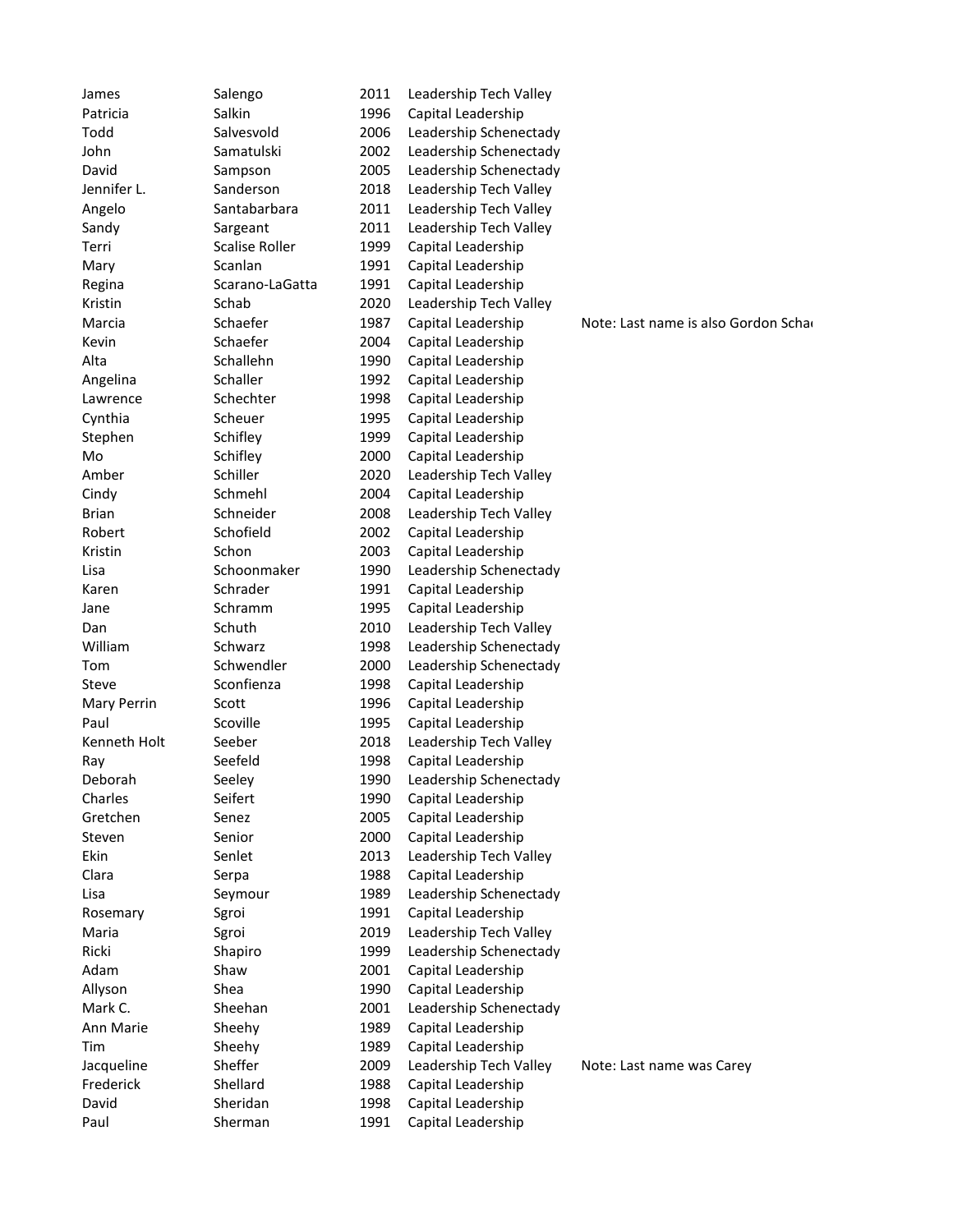| Matthew           | Sherman            | 2010 | Leadership Tech Valley |                                     |
|-------------------|--------------------|------|------------------------|-------------------------------------|
| Scott             | Shimick            | 2016 | Leadership Tech Valley |                                     |
| Jay               | Shupe              | 1996 | Leadership Schenectady |                                     |
| James             | Sidford            | 1999 | Capital Leadership     |                                     |
| Jamie             | Sidgmore           | 1995 | Capital Leadership     |                                     |
| Jay               | Silverman          | 1993 | Capital Leadership     |                                     |
| Lindsay           | Simmons            | 2018 | Leadership Tech Valley |                                     |
| Michael P.        | Simone             | 1995 | Leadership Schenectady |                                     |
| Walter            | Simpkins           | 2002 | Leadership Schenectady |                                     |
| Daniel            | Simpson            | 2005 | Capital Leadership     |                                     |
| Douglas           | Sippel             | 1988 | Capital Leadership     |                                     |
| Ali               | Skinner            | 2016 | Leadership Tech Valley |                                     |
| Jason             | Slater             | 2012 | Leadership Tech Valley |                                     |
| Diana             | Slattery           | 1994 | Capital Leadership     |                                     |
| Richard           | Sleasman           | 1992 | Capital Leadership     |                                     |
| Daniel            | Sleasman           | 2005 | Capital Leadership     |                                     |
| Deborah A.        | Slezak             | 1997 | Leadership Schenectady |                                     |
| Catherine         | Sliwinski          | 2020 | Leadership Tech Valley |                                     |
| Kathleen          | Slovic             | 2010 | Leadership Tech Valley |                                     |
| Wesley            | Slyke              | 2011 | Leadership Tech Valley |                                     |
| Ericka            | Small              | 2006 | Capital Leadership     |                                     |
| Andrew            | Smith              | 1987 | Capital Leadership     |                                     |
| Gary              | Smith              | 1987 | Capital Leadership     |                                     |
| Jan               | Smith              | 1989 | Leadership Schenectady |                                     |
| Milton            | Smith              | 1993 | Capital Leadership     |                                     |
| Sharon            | Smith              | 1995 | Capital Leadership     |                                     |
| Ramona            | Smith              | 2001 | Capital Leadership     |                                     |
| Karen             | Smith              | 2003 | Leadership Schenectady |                                     |
| Rodney            | Smith              | 2006 | Leadership Schenectady |                                     |
| Ilana             | Smith              | 2010 | Leadership Tech Valley |                                     |
| Stacy A.          | Smith              | 2013 | Leadership Tech Valley |                                     |
| Charles (Charlie) | Smith              | 2020 | Leadership Tech Valley |                                     |
| Lisa              | Smith Fortin       | 1998 | Capital Leadership     |                                     |
| Amanda            | Snedeker           | 2021 | Leadership Tech Valley |                                     |
| John T.           | Snipes             | 1998 | Leadership Schenectady |                                     |
| Scott             | Snyder             | 2015 | Leadership Tech Valley |                                     |
| Jennifer M.       | Snyder             | 2018 | Leadership Tech Valley |                                     |
| <b>Betsy</b>      | Soares             | 1999 | Capital Leadership     |                                     |
| Stephen E.        | Souky              | 1996 | Leadership Schenectady |                                     |
| John              | Spadafora          | 2007 | Leadership Tech Valley |                                     |
|                   |                    | 2012 | Leadership Tech Valley |                                     |
| Teresa<br>Charles | Spadafora<br>Spath | 1987 | Capital Leadership     |                                     |
| Vincent           |                    | 2019 | Leadership Tech Valley |                                     |
|                   | Speenburgh         | 2009 | Leadership Tech Valley |                                     |
| Jeremy<br>Robert  | Speich             | 1996 |                        |                                     |
| Roland H.         | Spencer            |      | Capital Leadership     |                                     |
|                   | Spencer            | 1997 | Leadership Schenectady |                                     |
| Daniel            | Spicer             | 1994 | Capital Leadership     |                                     |
| Michael           | Spicer             | 2020 | Leadership Tech Valley |                                     |
| <b>Brooke</b>     | Spraragen          | 2020 | Leadership Tech Valley |                                     |
| Marcy             | Spratt             | 2016 | Leadership Tech Valley |                                     |
| Laurie            | Springer           | 2005 | Capital Leadership     | Note: Last name also Springer Brand |
| Keith             | St. John           | 1991 | Capital Leadership     |                                     |
| Lori              | Stachnik           | 1994 | Capital Leadership     |                                     |
| Susan Jane        | Staffa, Ph.D.      | 1996 | Leadership Schenectady |                                     |
| Eric              | Stahura            | 2006 | Capital Leadership     |                                     |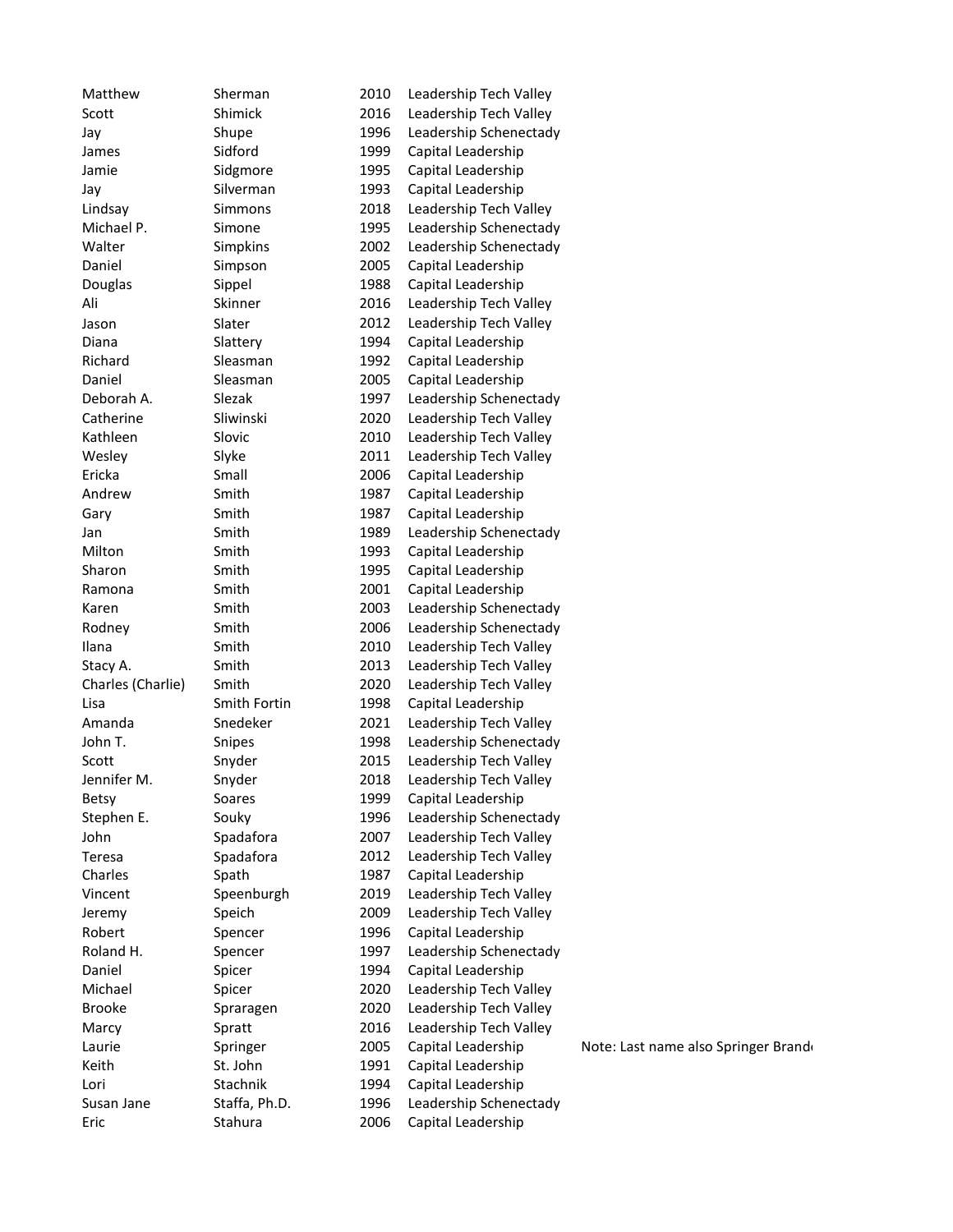| Clarence       | Stanford         | 2003 | Leadership Schenectady |                            |
|----------------|------------------|------|------------------------|----------------------------|
| Dana P.        | Stanton          | 2018 | Leadership Tech Valley |                            |
| Randy          | <b>Stark</b>     | 1987 | Leadership Schenectady |                            |
| Sandra         | Starke           | 1988 | Capital Leadership     |                            |
| Krista         | Starner          | 2007 | Leadership Tech Valley |                            |
| Linda J.       | Staroba          | 1998 | Leadership Schenectady |                            |
| Marie          | <b>Stasiak</b>   | 1997 | Capital Leadership     |                            |
| Phillip        | <b>Steck</b>     | 1993 | Capital Leadership     |                            |
| Caitlin        | Stefanik         | 2017 | Leadership Tech Valley |                            |
| Georgette      | <b>Steffens</b>  | 2011 | Leadership Tech Valley |                            |
| Sara           | Stein            | 2011 | Leadership Tech Valley |                            |
| Michael        | Steindl          | 2010 | Leadership Tech Valley |                            |
| Cahal          | Stephens         | 1996 | Capital Leadership     |                            |
| Andrew         | Stercho          | 2017 | Leadership Tech Valley |                            |
| Shari L.       | Sterling         | 2001 | Leadership Schenectady |                            |
| Michael G.     | Sterthous        | 2001 | Leadership Schenectady |                            |
| Todd           | <b>Stevens</b>   | 2011 | Leadership Tech Valley |                            |
| Susan          | Stewart          | 2006 | Capital Leadership     |                            |
| Mary           | <b>Stokes</b>    | 1990 | Capital Leadership     |                            |
| Debra Dockey   | Story            | 1997 | Capital Leadership     |                            |
| Katie          | Stott            | 2019 | Leadership Tech Valley |                            |
| Robert         | Stout            | 2012 | Leadership Tech Valley |                            |
| William        | Stratton         | 1994 | Capital Leadership     |                            |
| <b>Brian</b>   | Straughter       | 2004 | Capital Leadership     |                            |
| Stanley        | <b>Strauss</b>   | 1999 | Leadership Schenectady |                            |
| Curran         | Streett          | 2015 | Leadership Tech Valley |                            |
| Michael        | Strianese        | 2005 | Capital Leadership     |                            |
| <b>Barbara</b> | Strife           | 1989 | Leadership Schenectady |                            |
| Mark           | Strock           | 2021 | Leadership Tech Valley |                            |
| <b>Brian</b>   | Stuart           | 2012 | Leadership Tech Valley |                            |
| Michael        | Sullivan         | 1994 | Capital Leadership     |                            |
| Jim            | Sullivan         | 1996 | Capital Leadership     |                            |
| Cheryl         | Sullivan         | 2002 | Leadership Schenectady |                            |
| Jennifer       | Sunderlin Morton | 2010 | Leadership Tech Valley |                            |
| Linda          | Susi             | 1997 | Leadership Schenectady |                            |
| Cynthia M.     | Swadba           | 1988 | Leadership Schenectady |                            |
| Andrea L.      | Swank            | 2014 | Leadership Tech Valley |                            |
| Janet          | Sweeney          | 2016 | Leadership Tech Valley |                            |
| Michael        | Swezey, CFP      | 1988 | Capital Leadership     |                            |
| Mary           | Sydnor           | 2006 | Capital Leadership     |                            |
| Marcia         | Szablewski       | 1988 | Leadership Schenectady |                            |
| Angela         | Taddeo           | 2021 | Leadership Tech Valley |                            |
| Maureen        | Taikowski        | 2003 | Leadership Schenectady |                            |
| Janet          | Tanguay          | 2010 | Leadership Tech Valley |                            |
| Youseff        | Tannous          | 2017 | Leadership Tech Valley |                            |
| Susan Marie    | Tatro            | 1991 | Capital Leadership     |                            |
| Kimmy          | Tavarez          | 2014 | Leadership Tech Valley | Note: last name now Venter |
| Lyn (Dolan)    | Taylor           | 1995 | Capital Leadership     |                            |
| Joseph         | Taylor           | 2000 | Capital Leadership     |                            |
| Christa        | Taylor           | 2020 | Leadership Tech Valley |                            |
| Larry          | Teal             | 1999 | Capital Leadership     |                            |
| Makayla        | Tebano           | 2016 | Leadership Tech Valley |                            |
| Linda A.       | Tebbano          | 1988 | Leadership Schenectady |                            |
| Kimberly       | Terpening        | 2009 | Leadership Tech Valley |                            |
| Alfred         | Testa            | 2008 | Leadership Tech Valley |                            |
|                |                  |      |                        |                            |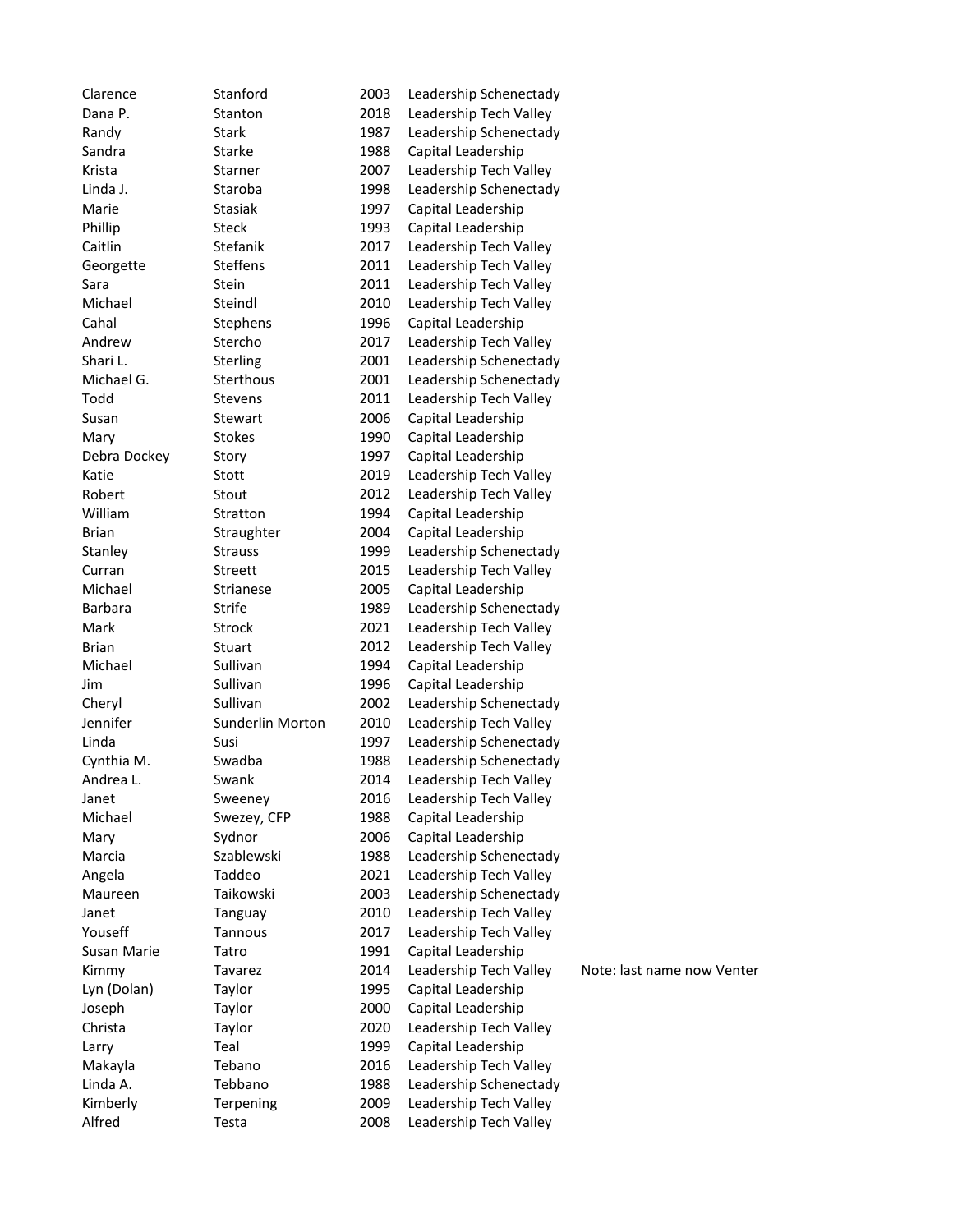| Kevin          | Testo         | 2010         | Leadership Tech Valley                   |                                      |
|----------------|---------------|--------------|------------------------------------------|--------------------------------------|
| Suanne W.      | Tharpe        | 1996         | Leadership Schenectady                   |                                      |
| Leslie         | Thiele        | 1990         | Leadership Schenectady                   |                                      |
| Crickett       | Thomas-O'Dell | 2021         | Leadership Tech Valley                   |                                      |
| James          | Thompson      | 2003         | Capital Leadership                       |                                      |
| Christine      | Thompson      | 2012         | Leadership Tech Valley                   |                                      |
| Lisa Haley     | Thomson       | 2005         | Capital Leadership                       | Note: name also listed as Hayley-Tho |
| Carol Ann      | Tiberia       | 2000         | Capital Leadership                       |                                      |
| Ruth           | Tietz         | 2005         | Leadership Schenectady                   |                                      |
| Richard J.     | Tiggelaar     | 1989         | Leadership Schenectady                   |                                      |
| Schuyler       | Tilly         | 2002         | Capital Leadership                       |                                      |
| Angella        | Timothy       | 2005         | Leadership Schenectady                   |                                      |
| Timothy F.     | Tobin         | 1989         | Leadership Schenectady                   |                                      |
| Pamela         | Tobin         | 2004         | Capital Leadership                       |                                      |
| Mason          | Tolman        | 2003         | Capital Leadership                       |                                      |
| Lonnie         | Tomlin        | 1994         | Capital Leadership                       |                                      |
| David          | Topham        | 2015         | Leadership Tech Valley                   |                                      |
| David          | Torncello     | 1993         | Capital Leadership                       |                                      |
| Jeanne L.      | Toth          | 1988         | Leadership Schenectady                   |                                      |
| Audrey         | Toussaint     | 2010         | Leadership Tech Valley                   |                                      |
| John           | Toy           | 2002         | Capital Leadership                       |                                      |
| Christopher B. | Trant         | 2014         | Leadership Tech Valley                   |                                      |
| Donna          | Trautwein     | 1989         | Capital Leadership                       |                                      |
| <b>Brianna</b> | Trexler       | 2018         | Leadership Tech Valley                   |                                      |
| Genevieve      | <b>Trigg</b>  | 2017         | Leadership Tech Valley                   |                                      |
| Peter          | Trimarchi     | 2010         | Leadership Tech Valley                   |                                      |
| Samuel         | Trimboli      | 2019         | Leadership Tech Valley                   |                                      |
| Francis        | Trosset       | 1994         | Capital Leadership                       |                                      |
| <b>Nick</b>    | Trotta        | 2014         | Leadership Tech Valley                   |                                      |
| Jeffrey J.     | Trottier      | 2013         | Leadership Tech Valley                   |                                      |
| Jeffrey        | Trudeau       | 2016         | Leadership Tech Valley                   |                                      |
| Jennifer       |               | 2008         | Leadership Tech Valley                   |                                      |
| Anne           | Tsyn<br>Tully | 2001         | Capital Leadership                       |                                      |
|                | Tumonis       | 2010         | Leadership Tech Valley                   |                                      |
| Joe            |               |              | Leadership Tech Valley                   |                                      |
| Sara           | Turoczy       | 2020         |                                          |                                      |
| Janet          | Twardzik      | 1994<br>1993 | Capital Leadership<br>Capital Leadership |                                      |
| <b>Brenda</b>  | Twiggs        |              |                                          |                                      |
| Gretchel       | Tyson         | 1999         | Leadership Schenectady                   | Note: last name is now Tyson Hathav  |
| Jim            | Ullery        | 2004         | Capital Leadership                       |                                      |
| <b>Bonnie</b>  | Unser         | 1995         | Capital Leadership                       |                                      |
| Carin          | Urban         | 2017         | Leadership Tech Valley                   |                                      |
| Kathy A.       | Urbanski      | 2001         | Leadership Schenectady                   |                                      |
| Karl           | Urich         | 2007         | Leadership Tech Valley                   |                                      |
| Charmaine      | Ushkow        | 2006         | Leadership Schenectady                   |                                      |
| Frank          | Valenti       | 2011         | Leadership Tech Valley                   |                                      |
| <b>Nick</b>    | Valentino     | 1987         | Leadership Schenectady                   |                                      |
| Vincent        | Valenza       | 1995         | Capital Leadership                       |                                      |
| Sondra         | Valle         | 2009         | Leadership Tech Valley                   |                                      |
| Robert         | Valletta      | 1990         | Capital Leadership                       |                                      |
| Beth           | van Bladel    | 2001         | Capital Leadership                       |                                      |
| Nathan Q.      | Van Duzer     | 2018         | Leadership Tech Valley                   |                                      |
| Jeffrey        | Van Dyk       | 2015         | Leadership Tech Valley                   |                                      |
| Kaitlyn        | Van Dyke      | 2021         | Leadership Tech Valley                   |                                      |
| Suzanne        | Van Horn      | 1995         | Leadership Schenectady                   |                                      |
| David          | Van Pelt      | 2004         | Capital Leadership                       |                                      |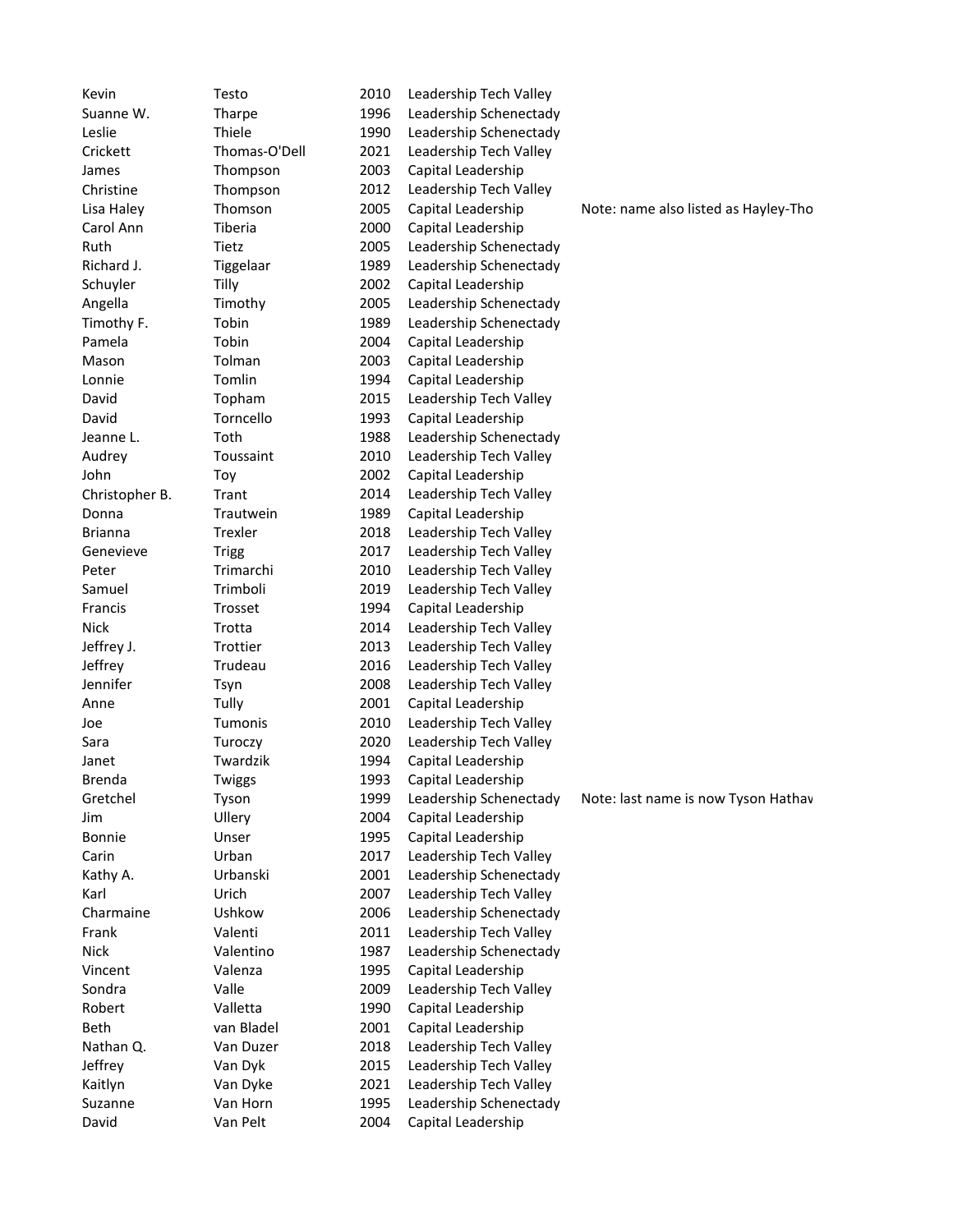| Barry       | Van Steele     | 2013 | Leadership Tech Valley |                                    |
|-------------|----------------|------|------------------------|------------------------------------|
| Adam        | Van Volkenburg | 2020 | Leadership Tech Valley |                                    |
| Leslie      | VanHerpe-Rose  | 1990 | Capital Leadership     |                                    |
| Michael J.  | Varno          | 1988 | Leadership Schenectady |                                    |
| Susan       | Vernooy        | 1995 | Capital Leadership     |                                    |
| Kerry E.    | Verschueren    | 2004 | Leadership Schenectady |                                    |
| <b>Nick</b> | Viggiani       | 2008 | Leadership Tech Valley |                                    |
| David       | Vincent        | 1988 | Leadership Schenectady |                                    |
| Albert      | Viola          | 1988 | Capital Leadership     |                                    |
| John        | Voight         | 2010 | Leadership Tech Valley |                                    |
| Catherine   | Volk           | 2005 | Capital Leadership     |                                    |
| April       | Volk           | 2015 | Leadership Tech Valley | Note: Last name also Volk Ulrich   |
| Joe         | Volpe          | 2008 | Leadership Tech Valley |                                    |
| Matthew     | Wade           | 2015 | Leadership Tech Valley |                                    |
| John        | Waechter       | 1997 | Capital Leadership     |                                    |
| <b>Brad</b> | Wagner         | 2007 | Leadership Tech Valley |                                    |
| Phillip     | Wajda          | 2006 | Leadership Schenectady |                                    |
| Laura       | Waldron        | 2004 | Leadership Schenectady |                                    |
| Ernesta     | Walker         | 1996 | Capital Leadership     |                                    |
| Matthew J.  | Walkuski       | 1997 | Leadership Schenectady |                                    |
| Lisa        | Wallock        | 2020 | Leadership Tech Valley |                                    |
| Kevin       | Walsh          | 1999 | Leadership Schenectady |                                    |
| Dennis      | Walsh          | 2007 | Leadership Tech Valley |                                    |
| Joshua      | Walters        | 2015 | Leadership Tech Valley |                                    |
| Rex         | Wang           | 2010 | Leadership Tech Valley |                                    |
| Sharon      | Ward           | 1993 | Capital Leadership     |                                    |
| David       | Ward           | 2003 | Leadership Schenectady |                                    |
| Susan       | Ward           | 2008 | Leadership Tech Valley |                                    |
| Amiee       | Warfield       | 2010 | Leadership Tech Valley |                                    |
| Donn        | Warren         | 1999 | Leadership Schenectady |                                    |
| Susan       | Warshany       | 1997 | Leadership Schenectady |                                    |
| Jo Ann      | Weatherwax     | 1987 | Capital Leadership     |                                    |
| Kelly       | Weaver         | 2017 | Leadership Tech Valley | Note: Last name now Weaver Piscite |
| Chuck       | Weber          | 2008 | Leadership Tech Valley |                                    |
| Marc        | Wegener        | 1997 | Capital Leadership     |                                    |
| Michael     | Weidrich       | 2010 | Leadership Tech Valley |                                    |
| Joyce       | Weiler         | 2000 | Capital Leadership     |                                    |
| Mark        | Weintraub      | 2015 | Leadership Tech Valley |                                    |
| Matt        | Welch          | 2021 | Leadership Tech Valley |                                    |
| Laura       | Wells          | 2000 | Capital Leadership     |                                    |
| Lisa        | Wemple         | 2015 | Leadership Tech Valley |                                    |
| Ann         | Wendth         | 1989 | Capital Leadership     |                                    |
| Jeffrey     | Wendth         | 1990 | Capital Leadership     |                                    |
| Maureen     | West           | 1995 | Capital Leadership     |                                    |
| Lisa        | West           | 2018 | Leadership Tech Valley |                                    |
| Robert      | Westbrook      | 2013 | Leadership Tech Valley |                                    |
| Deborah R.  | Wexler         | 1998 | Leadership Schenectady |                                    |
| Meghan      | Weygant        | 2012 | Leadership Tech Valley |                                    |
| Michael     | Whalen         | 1999 | Capital Leadership     |                                    |
| Thomas      | Whalen         | 2004 | Capital Leadership     |                                    |
| Linda       | Wheeler        | 1994 | Capital Leadership     |                                    |
| Ariel       | White          | 2019 | Leadership Tech Valley |                                    |
| Lauren      | Whitman        | 2021 | Leadership Tech Valley |                                    |
| Elaine      | Wieczorek      | 2002 | Leadership Schenectady |                                    |
| James       | Wighaus        | 2021 | Leadership Tech Valley |                                    |
|             |                |      |                        |                                    |